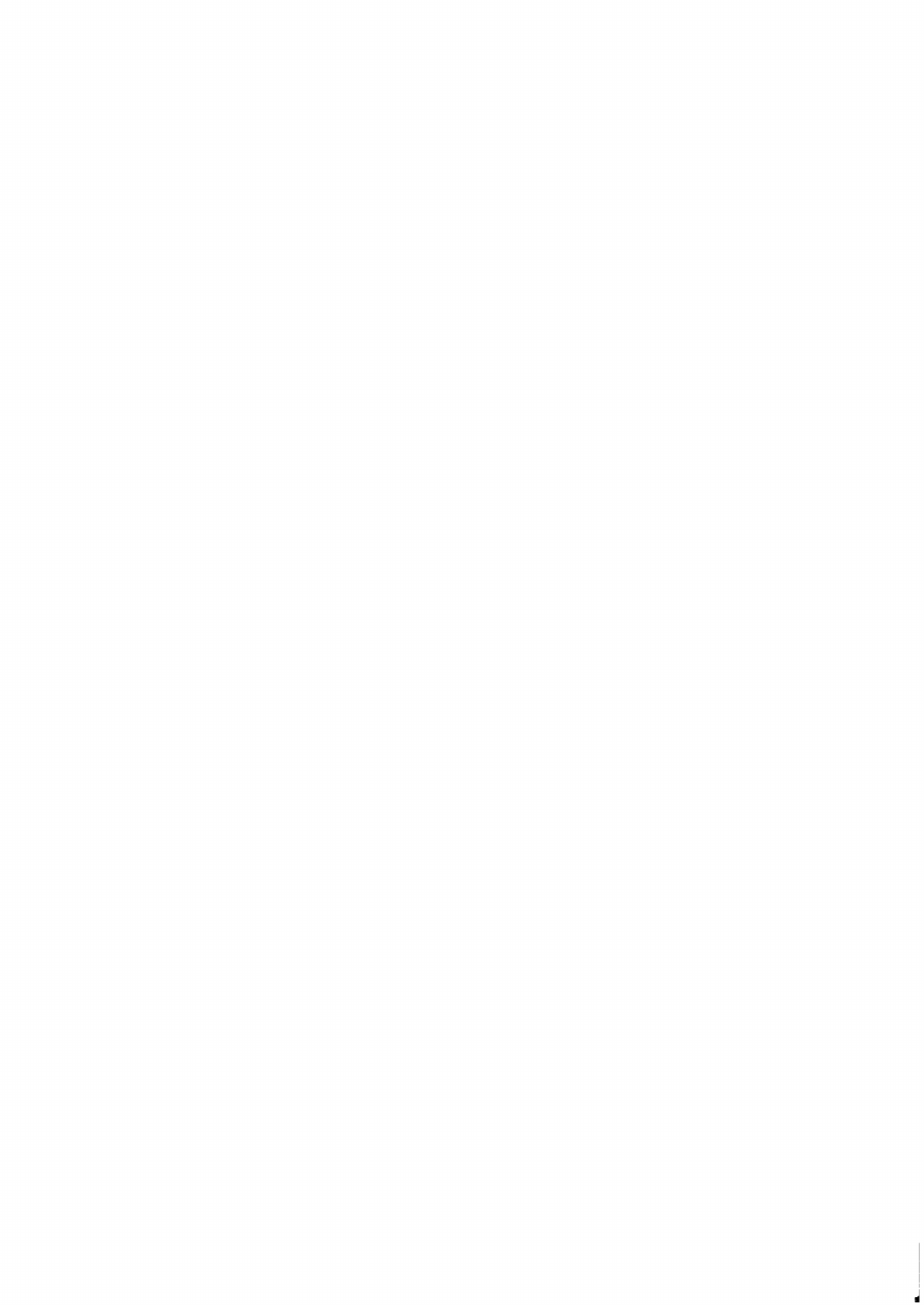## Abstract

Irrespective of the type of primary energy considered, every large-scale use of primary energy has its specific disadvantages. The problem is therefore to select and combine the various types of primary energy in a way that is optimal in terms of economics and has acceptable side effects. In the medium term, coal is the only real alternative to nuclear energy, and in fact is its partner rather than a competitor. The large-scale use of solar energy opens up supraregional perspectives such as the demand for land and the storage and transportation of energy. Secondary energy becomes a more important factor and hydrogen seems to be a better partner for solar energy than is electricity. The timely build-up of a modern secondary energy system is of importance for the longer-term energy supply requirements.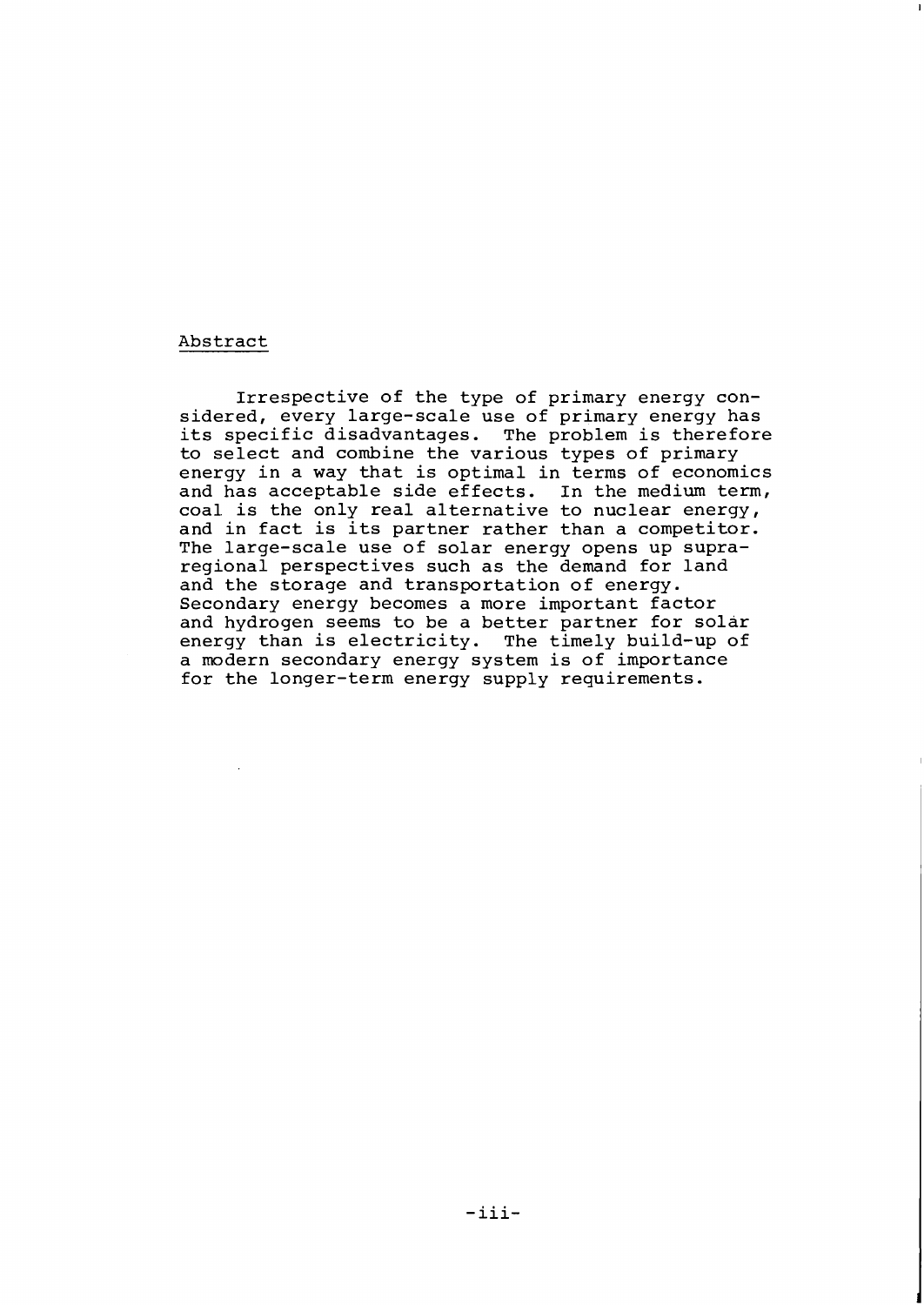$\mathcal{L}(\mathcal{L})$  and  $\mathcal{L}(\mathcal{L})$  .  $\label{eq:2.1} \frac{1}{\sqrt{2}}\int_{0}^{\infty}\frac{1}{\sqrt{2\pi}}\left(\frac{1}{\sqrt{2\pi}}\right)^{2\alpha}\frac{1}{\sqrt{2\pi}}\int_{0}^{\infty}\frac{1}{\sqrt{2\pi}}\left(\frac{1}{\sqrt{2\pi}}\right)^{\alpha}\frac{1}{\sqrt{2\pi}}\frac{1}{\sqrt{2\pi}}\frac{1}{\sqrt{2\pi}}\frac{1}{\sqrt{2\pi}}\frac{1}{\sqrt{2\pi}}\frac{1}{\sqrt{2\pi}}\frac{1}{\sqrt{2\pi}}\frac{1}{\sqrt{2\pi}}\frac{1}{\sqrt{2\pi$ 

 $\label{eq:2.1} \frac{1}{\sqrt{2}}\int_{\mathbb{R}^3}\frac{1}{\sqrt{2}}\left(\frac{1}{\sqrt{2}}\right)^2\frac{1}{\sqrt{2}}\left(\frac{1}{\sqrt{2}}\right)^2\frac{1}{\sqrt{2}}\left(\frac{1}{\sqrt{2}}\right)^2\frac{1}{\sqrt{2}}\left(\frac{1}{\sqrt{2}}\right)^2.$  $\mathcal{L}(\mathcal{L}(\mathcal{L}))$  . The set of  $\mathcal{L}(\mathcal{L})$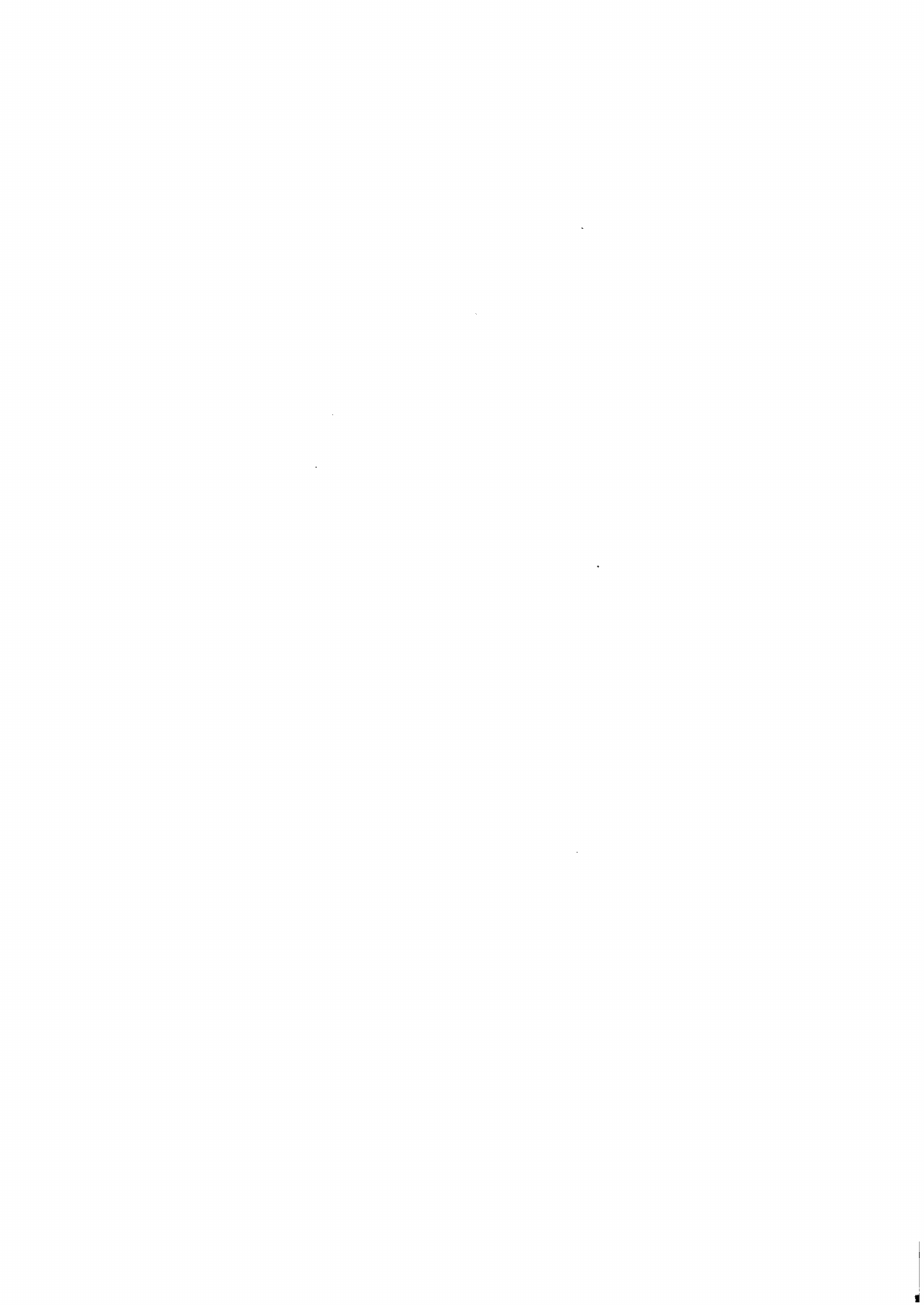## I. Introduction

One decisive motive for the peaceful use of nuclear energy ushered in by the first Geneva Conference in 1955 was technological and industrial innovation. Particularly for the Federal Republic of Germany it was of fundamental importance that the consequences of the lost war be overcome; a highly industrialized nation could not afford to lag behind in development in an industrially critical field. No doubt there were other motives, and questions of energy supply as such were certainly under consideration at a rather early stage; but innovation was the primary concern.

For some years now the situation has been fundamentally different. Technological innovation was achieved by the development of nuclear energy for peaceful purposes, and efforts in the F.R.G. were successful. Meanwhile the question of an Meanwhile the question of an adequate and guaranteed energy supply has come to the forefront, and at least since autumn 1973 the energy problem is of concern to everyone. The experts in the field of nuclear technology must realize that the primary motives for the use of nuclear energy have changed. The energy problem as a whole now sets the goals for nuclear technology. This has also influenced the questions raised in connection with nuclear energy, since it is now being introduced on an economically significant scale. One of these questions concerns possible alternatives.

#### 11. Energy Resources and Consumption

An insight into the entire range of energy problems is gained by considering the available fossil energy resources in a general way. Table 1 shows the fossil resources for some parts of the world and for the entire world [I]. It is striking to see how big coal resources are as compared to oil, and how unevenly both are distributed. The table also shows that the energy content of coal resources in the F.R.G.<br>by far exceeds that of the Middle East oil resources. In this by far exceeds that of the Middle East oil resources. context it should be noted that data on fossil resources are a problem requiring a special methodology. Without going into methodological questions here, we want to stress that data such as those given in Table 1 should be understood as a quantitative description of a qualitative situation.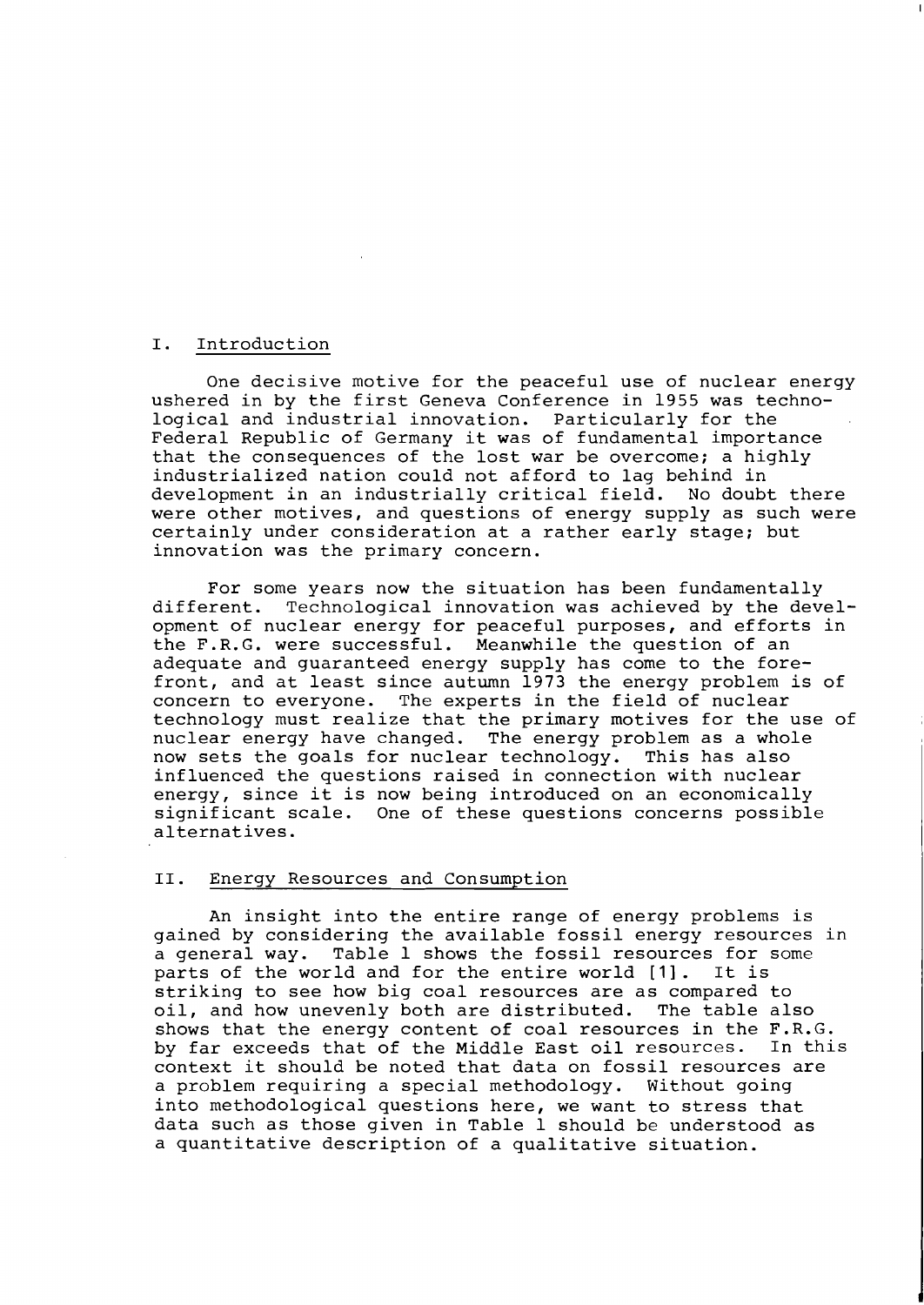Table 1. Fossil energy resources.

|                                               | F.R.G. | Western<br>Europe | Middle<br>East | U.S.A. | World                   |
|-----------------------------------------------|--------|-------------------|----------------|--------|-------------------------|
| Coal and Lignite<br>$(10^9 \text{ t.c.e.})$ * | 258    | 422               |                | 2459   | 9294                    |
| Oil and Gas<br>$(10^9 \text{ t.c.e.})*$       | 0.43   | 15                | 160            | 50     | 400?<br>(possibly more) |

\*1 t.c.e.  $\hat{=} 2.73 \times 10^{10}$  Wattsec

Table 2 gives the number of years each of these resources would last if it alone were used to meet a demand of 10 kW/capita<sup>1</sup> of the 1974 population in the regions considered. These figures oE course merely, reflect the resource situation in a different way. But it may be useful to realize that with a world population of four billion in 1974 and a demand of 10 kW/capita, oil resources alone would last only for 8.8 years. This illustrates the importance of coal resources, which would last

Table 2. Ratio of resources and total consumption.<sup>†</sup>

|                             | F.R.G. | Western<br>Europe | U.S.A. | World |
|-----------------------------|--------|-------------------|--------|-------|
| Coal and Lignite<br>(years) | 385    | 120               | 1105   | 204   |
| Oil and Gas<br>(years)      | 0.9    | 4.2               | 22     | 8.8   |

'10 kW thermal equivalent per capita for the population of 1974

 $1$  Here and in the following energy figures given in kW/capita  $\frac{kW \text{ years}}{\text{capita} \cdot \text{ year}}$ are to be understood as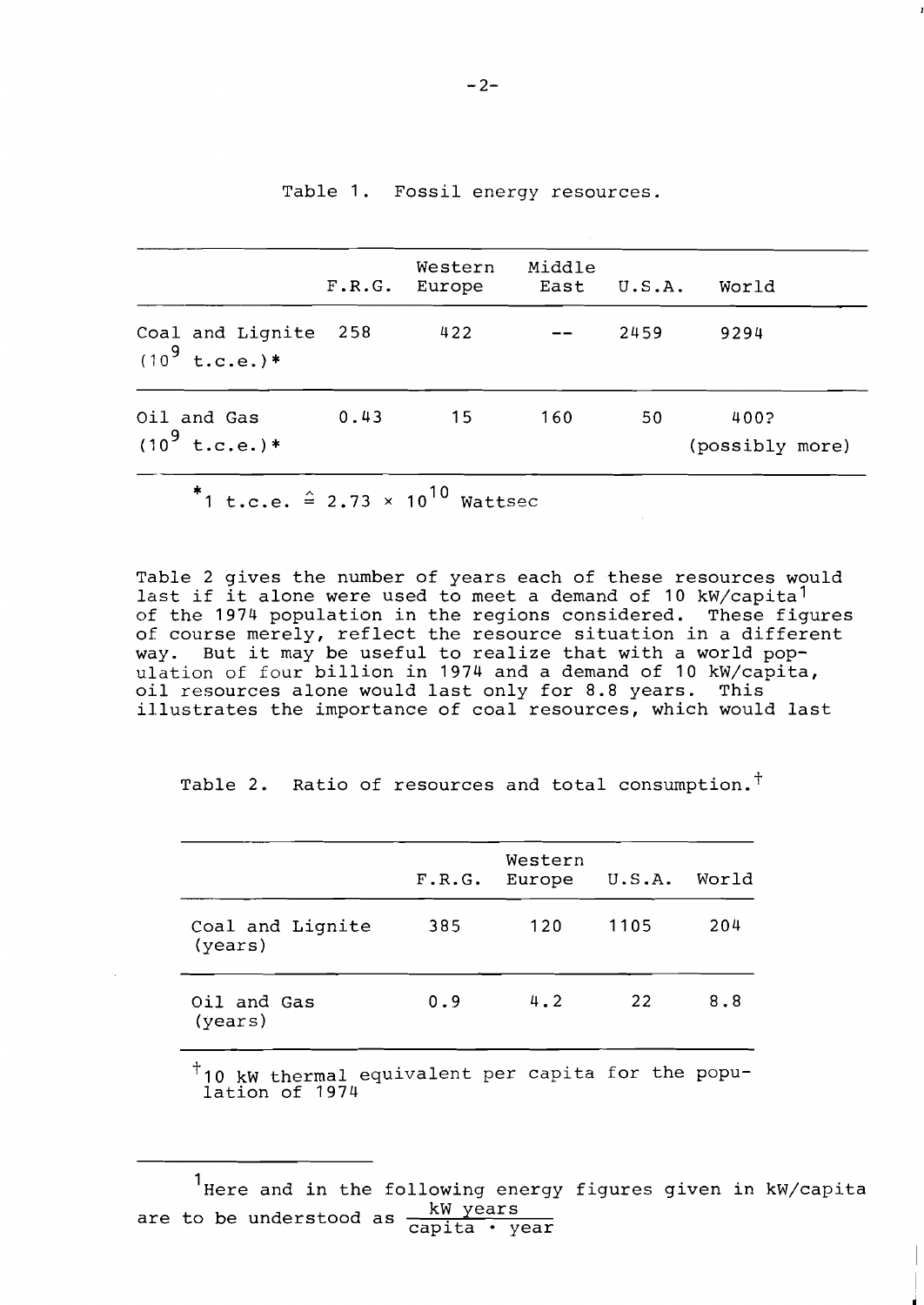for only fifty years, with a world population of ten billion, the expected figure in 2000. As mentioned before, the figures in Table 2 are meant to give an impression of the time scale.

In the long run we will not have to rely on fossil fuels; there is more than one option for a practically unlimited energy supply. Table 3 shows four options for "unlimited" supply that seem feasible today. Of these, only the utilization of nuclear fission is technologically fully developed. We know least about the use of geothermal energy.

Table 3. Options for "unlimited" energy supply.

| $(1Q \equiv 10^{18} B T U)$ | Resources             | Technological<br>Maturity                                                               | Side Effects                                                                                               |
|-----------------------------|-----------------------|-----------------------------------------------------------------------------------------|------------------------------------------------------------------------------------------------------------|
| Coa1                        | 200Q                  | Mature at present<br>scale<br>To be developed<br>for large scale                        | Unfavorable work-<br>ing conditions<br>Land requirements<br>$\cos$ and other<br>pollutions                 |
| Fission<br>(Breeder)        | $\approx 5.10^{6}$ O  | Sufficient for<br>power plants<br>Not yet suffi-<br>cient for large<br>scale fuel cycle | Storage of fis-<br>sion products<br>Emission of<br>radio nuclides                                          |
| Solar                       | $\infty$              | To be developed<br>for large scale                                                      | Land requirements<br>Materials require-<br>ments<br>Climatic disturbance?<br>Storage and<br>transportation |
| Fusion<br>$(D - T)$         | $\approx 10.10^{6}$ O | To be developed                                                                         | Storage of<br>activated material<br>Emission of<br>radio nuclides                                          |
| Geothermal                  | 5.10 $^{3}$ Q<br>(?)  | To be developed                                                                         | Storage of waste?<br>Emission of<br>pollutants?<br>Earthquakes?                                            |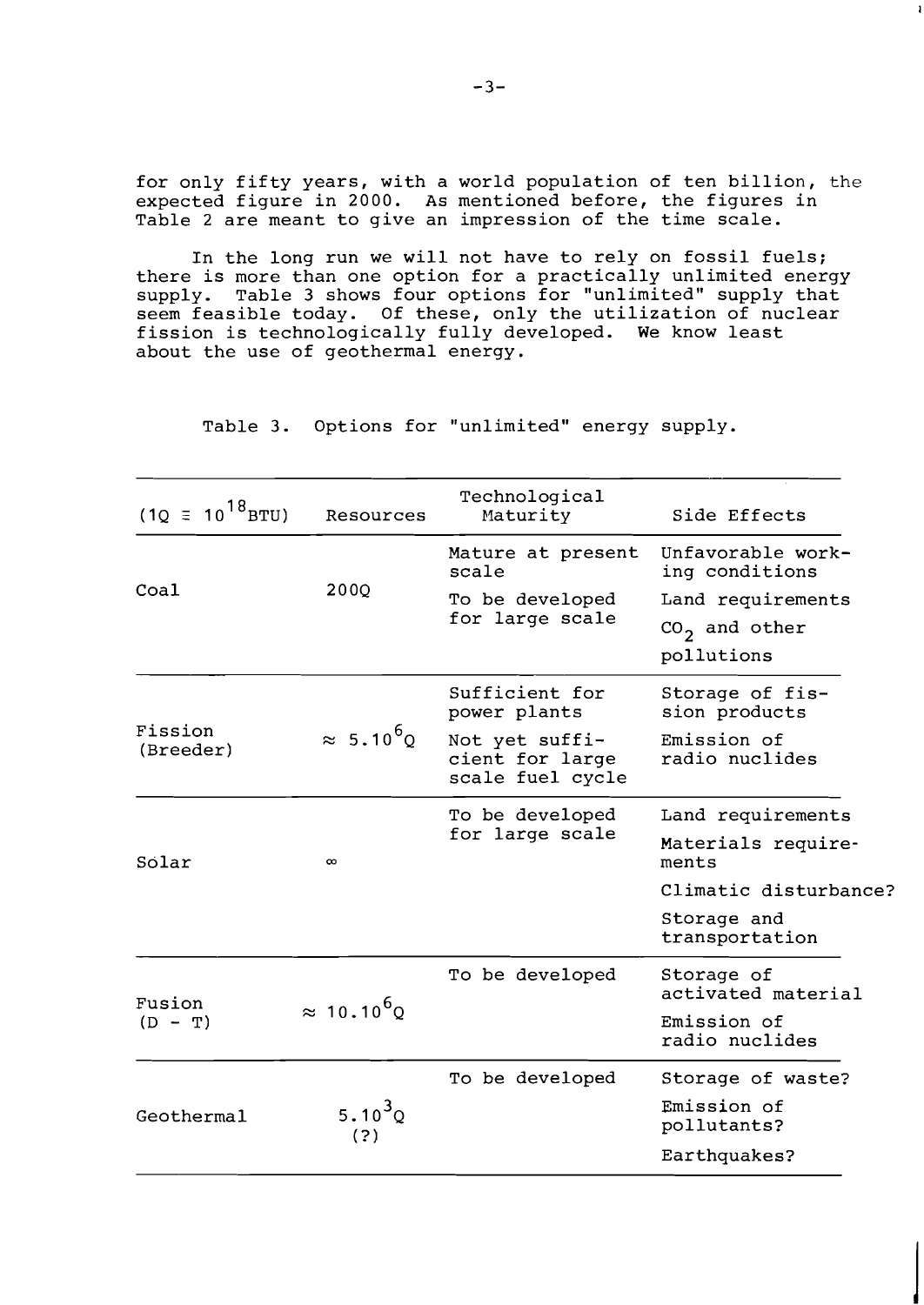In the following, large-scale utilization will be discussed, including the possibility of meeting the entire primary energy demand of the world by one option. At that rate effects that would be negligible in case of small-scale use become fundamental issues that are decisive for the choice of one option or the optimum combination of options. In the case of nuclear fission energy, there is much discussion today about final storage of radioactive waste. Such problems would occur in any option if it were utilized on a large scale: in the case of solar energy, the enormous land demand and related material demand. Here the systems analyst could contribute a great deal [21. In the long run the most critical issue is not the question of resources for an adequate energy supply, but rather the restrictions introduced by the above-mentioned effects. In the short run, however, we are faced with the problem of energy supply stemming from resources, while other issues are not yet important. In a comparison of the short- and long-term energy situation, the transition period becomes highly interesting and decisive. The three obvious phases of the energy problem are shown below.

| Phase      | Characteristics                                                                 | Period           |
|------------|---------------------------------------------------------------------------------|------------------|
| Short term | Administration of fuel short-<br>ages. Preparation for the<br>transition phase. | Now - 1985 $(?)$ |
| Transition | Substitution of oil by coal,<br>nuclear electricity.                            | $1985 - 2050$    |
| Asymptotic | Based either on:<br>fission, fusion<br>solar, or geothermal<br>Or on: coal      | 2000 Onwards     |

Seen in this perspective, it becomes clear that even long-term aspects are relevant today, because technological and institutional preparation for the transition period must begin now, and must be adjusted to the asymptotic phase.

The time scale for the transition from the short-term to the asymptotic phase of the energy problem is determined largely by energy consumption. Measures to save energy prolong the time scale; that is, we gain time. Since we have dealt with the question of energy resources in a worldwide context, energy consumption has to be regarded in the same way. In Figure 1 the number of countries is given as a function of the per capita energy consumption for the year 1971 [3]. It shows the overwhelmingly large number of countries with a per capita consumption of less than 2 **kW** and the very small number of countries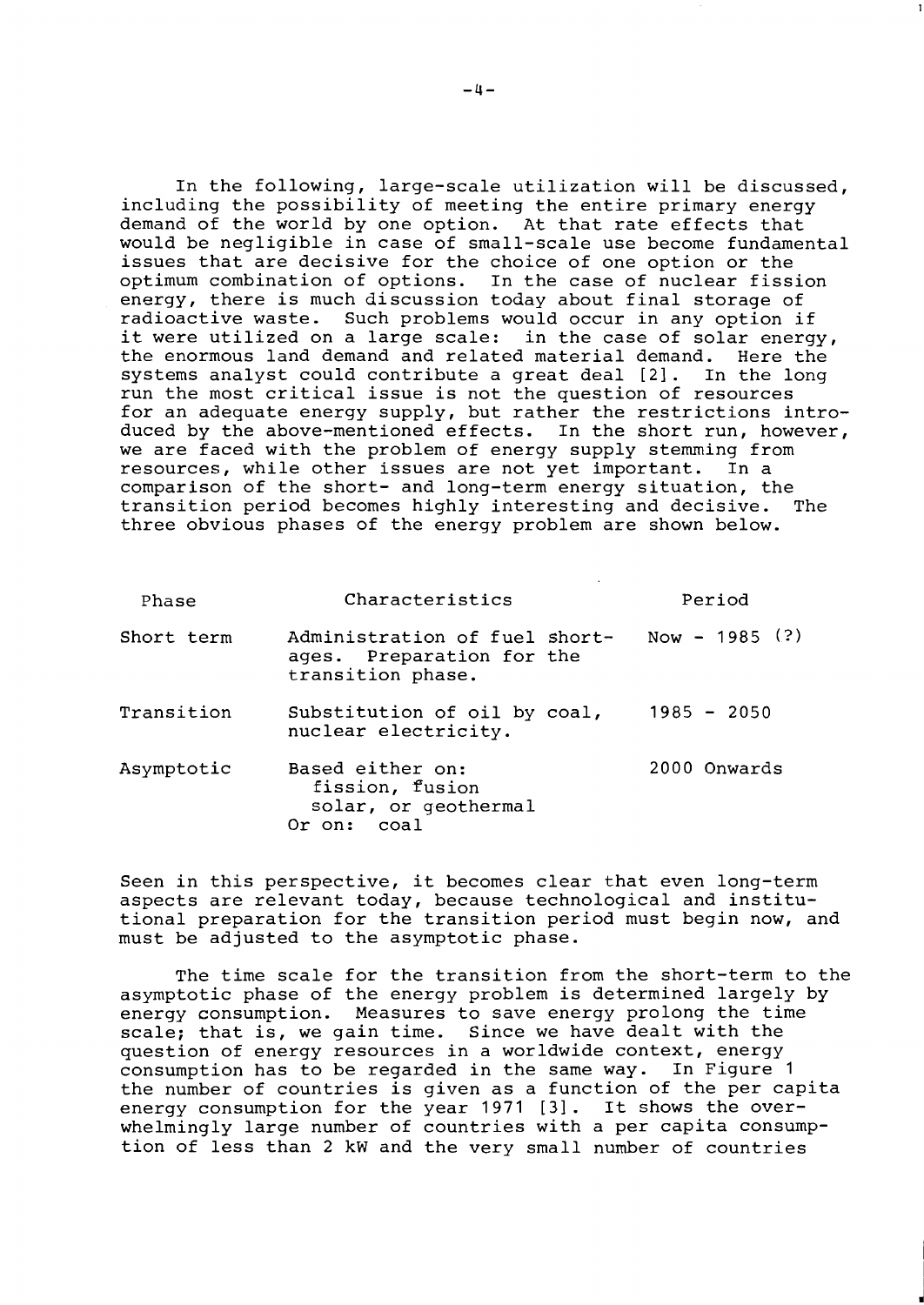

Figure 1. Distribution of per capita energy consumption in 1971.

with a high per capita consumption. The resulting political problem is recognized more clearly today. Table 4 shows roughly the distribution of demand. The sector "other" refers mainly to households and small consumers. The percentage of this  $\ddot{\phantom{a}}$ 

> Table 4. Energy consumption for some groups of countries (annual) .

| Group                   | (kW years/cap) |    | Percentage of Sectors<br>Industry Transport Other |    |
|-------------------------|----------------|----|---------------------------------------------------|----|
| U.S.A.                  | E > 7          | 42 | 22                                                | 36 |
| Europe,<br>Japan        | 2 < E < 7      | 56 | 14                                                | 30 |
| Developing<br>Countries | E < 2          | 47 | 29                                                | 24 |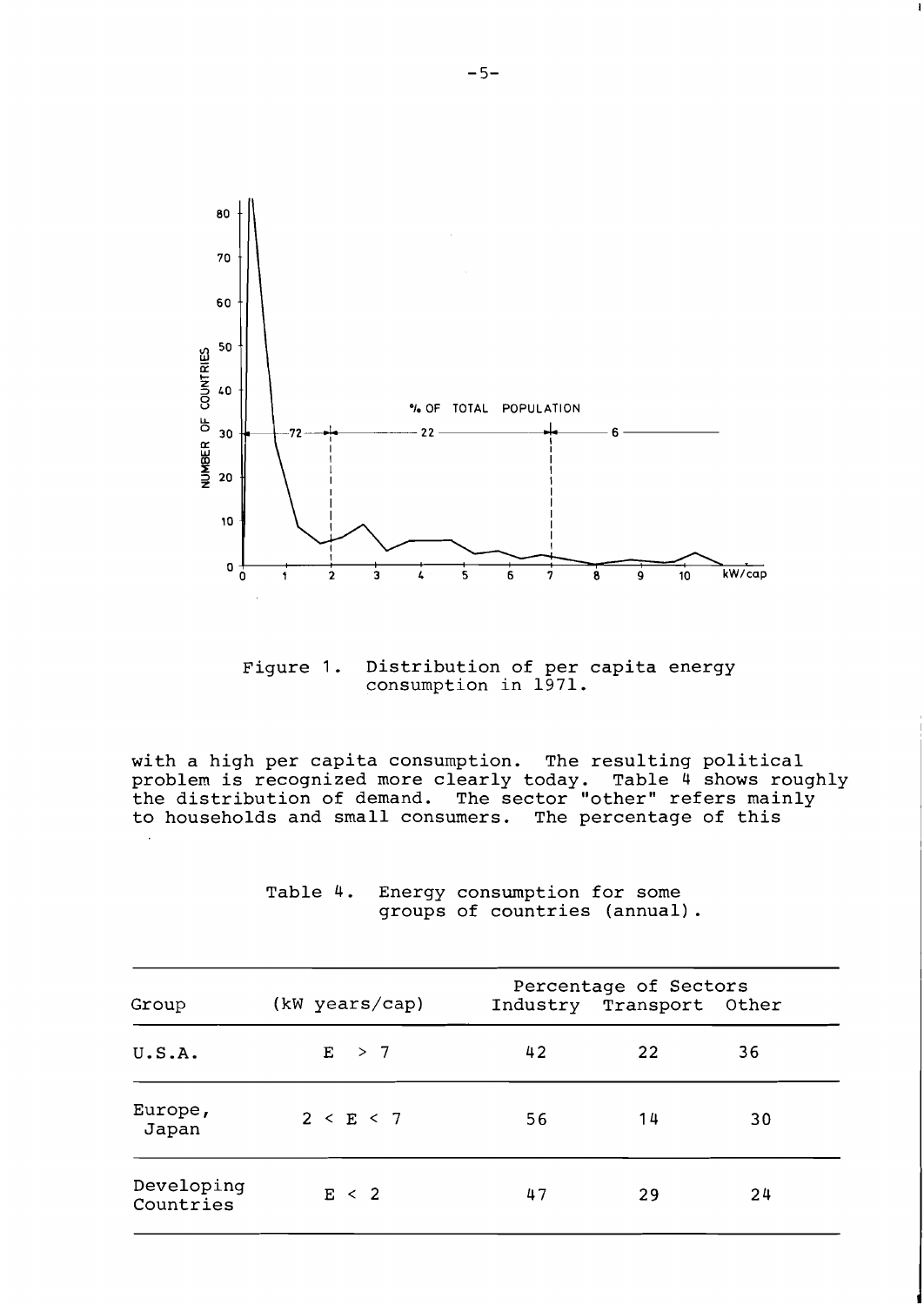sector increases with rising per capita consumption and has to be taken into account in addition to the industrial sector.

A more detailed description of the relationship between primary energy and final consumption in the F.R.G. is given in Figure **2** [4]. Energy consumption in **1971** amounted to **350** million t.c.e. Only about **27%** of the primary energy demand is used for electricity generation, and in the case of consumption only **12%.** AS was mentioned, the sector "households and small consumers" is practically equal to the sector "industry". The large proportion of oil as shown in Figure **2** should be noted; it amounts to **55%** of the primary energy demand.

When in the following chapters we deal with questions of nuclear energy and its alternatives, we want to go beyond the sub-sector electricity because this aspect alone would not suffice to solve the problem of an adequate and guaranteed energy supply. In the introduction we stated that in general an adequate and guaranteed energy supply is the framework for proper assessment. In practice the various types of primary energy will always exist side by side. It is thus advantageous to carry each individual type to its extreme.

#### III. Nuclear Energy on a Large Scale

One example of a reactor configuration that would, at least in principle, meet the entire primary energy demand is shown in Figure 3. If in the long run one wants to rule out de facto all limitations imposed by fuel resources, breeding is one way. Using the breeding product of a fast breeder to cover the U **233** net demand of a high-temperature gas-cooled reactor (HTGR), the latter can operate with thorium **232** alone. Of course the further growth of a reactor population of that type would then be severly restricted, unless--as in the transition phase--one again enriches cheap uranium and operates light water reactors, as is being done in the present development phase. Such a configuration can generate both electricity and process heat. Process heat can be used e.g. for thermochemical production of hydrogen as a secondary energy source. In a linear programming model of medium size, A. Manne and W. Hafele studied in detail the conditions for a transition from the present situ-Ation to supply by the above-mentioned reactor configuration<br>[5]. It was assumed that the ratio between electric and non-It was assumed that the ratio between electric and nonelectric energy demand is **1:l.** According to the assumption used, the transition to the asymptotic state considered took about fifty years. One of the results of this analysis was that the restrictions imposed by the limited resources of cheap uranium are as serious as those imposed by limited oil resources; oil, coal and light water reactors are expressly required for the transition phase. It should be stressed again that the

 $^{2}$  1 t.c.e.  $\hat{=}$  2.73  $\cdot$  10<sup>10</sup> Wattsec.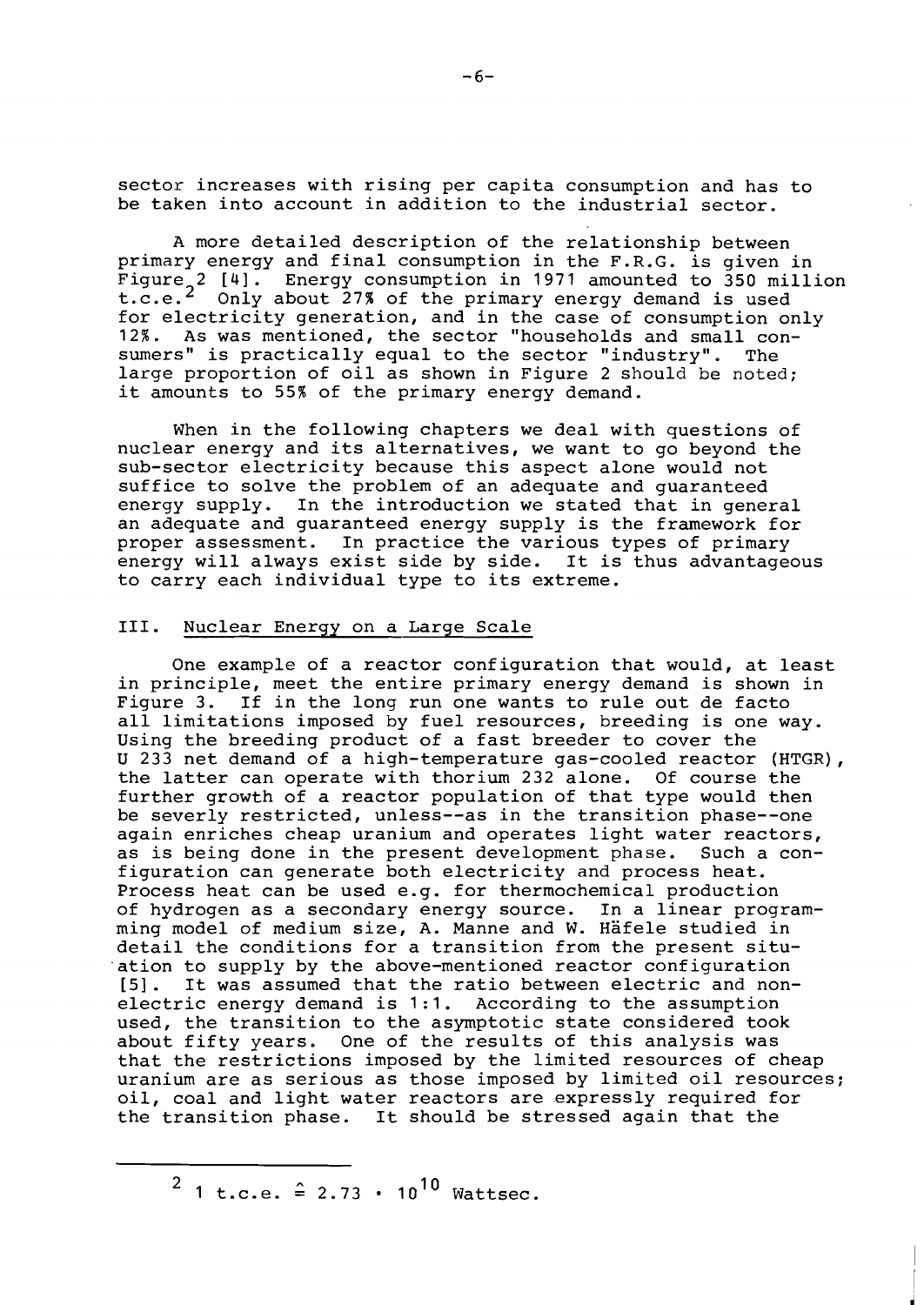

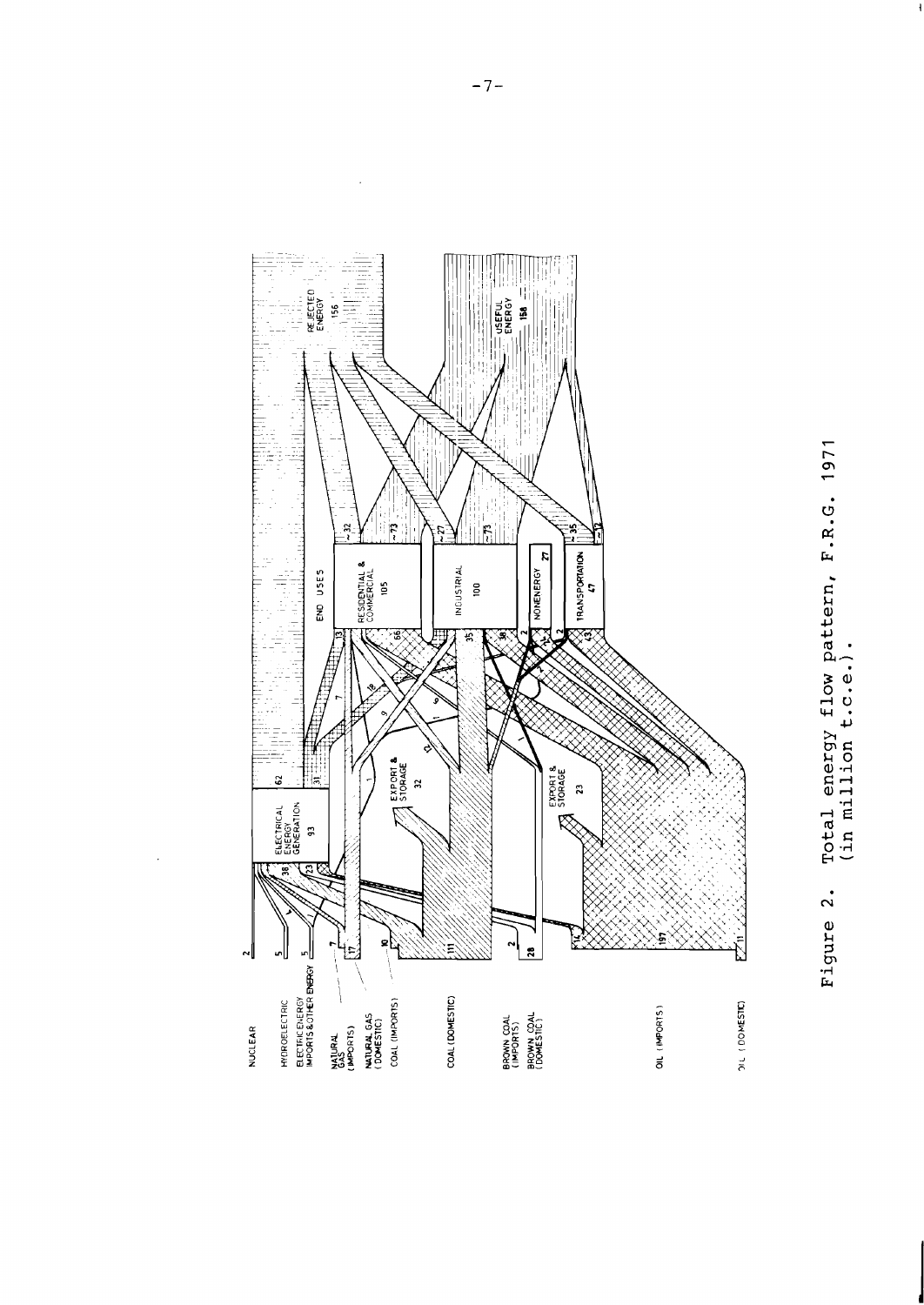

Figure 3. Asymptotic integrated reactor system.

reactor configuration discussed here is an example of energy supply based entirely on the utilization of nuclear fission energy. Naturally other configurations are possible.

In a scenario of 360 million people--corresponding to Western Europe--with a primary energy demand of 10 kW/capita,<br>the following nuclear power facilities are required: 200 the following nuclear power facilities are required: reactor sites with 18 GW<sub>th</sub> each, about twenty fabrication plants,

twenty reprocessing plants, 140 intermediate storage facilities, and ten final storage facilities. Of course these figures depend on the size of the plant involved, but according to the present state of the art they are representative. To obtain present state of the art they are representative. the figures that would apply to the F.R.G., one would have to use an appropriate fraction, i.e. one sixth.

According to a study by R. Avenhaus, W. Häfele, and P. McGrath [6], the fuel amounts shown in Figure 4 are processed in the fuel cycle of the scenario outlined here. A total of 1702 in the fuel cycle of the scenario outlined here. tons of nuclear material (U238 and thorium) is consumed annually. Only 1382 tons/year remain as fission products. (320 tons/year go into side processes--the formation of actinides, plant losses, and actual emissions into the ecosphere; see Figure 4.) For the breeder cycle and the breeder and HTGR cycle, the corresponding annual figures are 924 tons plutonium and 363 tons U233 respectively. All these figures characterize the problem arising at normal operation from nuclear power on a large scale. On this basis, the constraint factors and safety precautions can be evaluated that must accompany the installation of a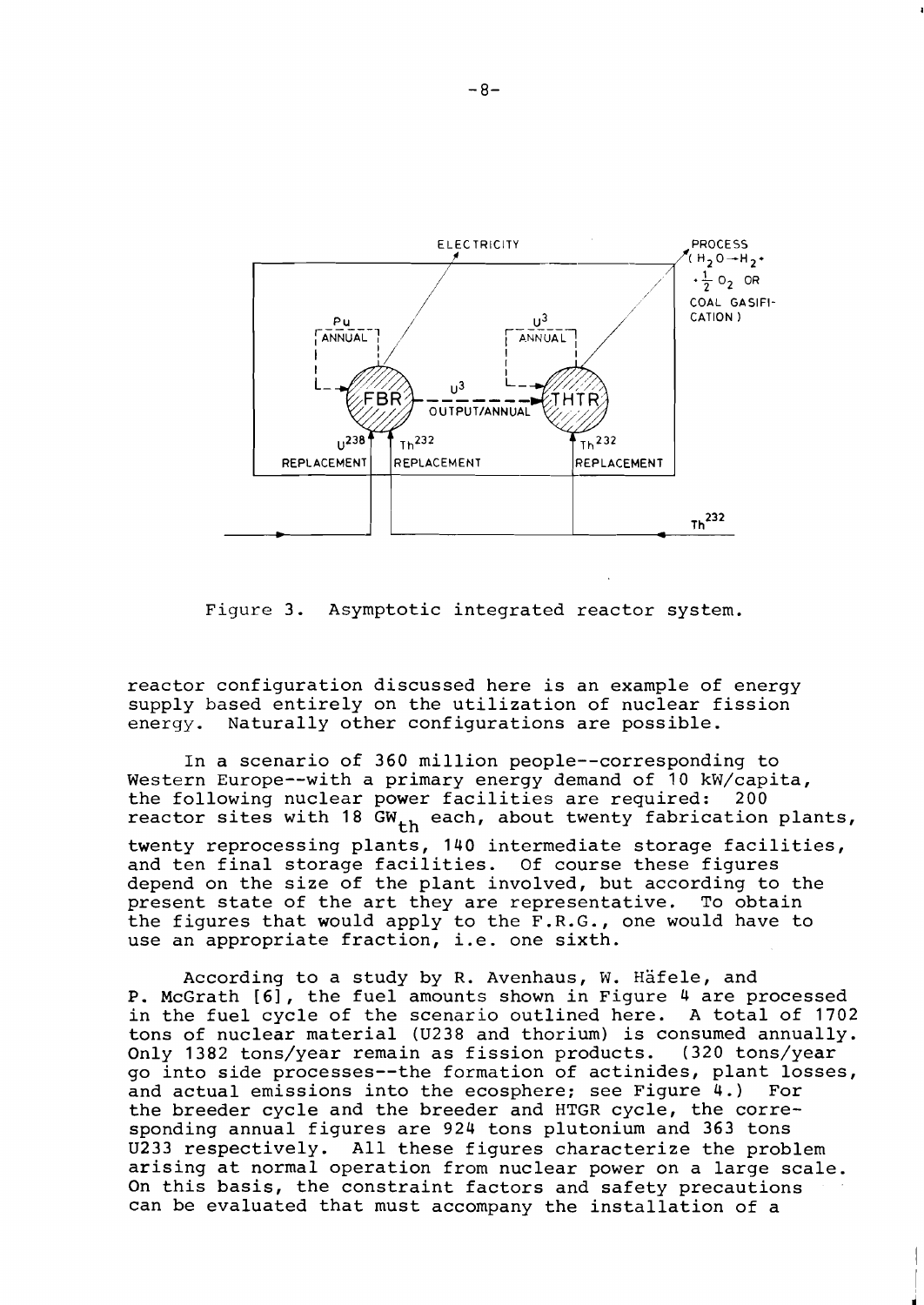

Figure 4. A fuel cycle for an all nuclear society (yearly throughputs) .

nuclear fuel cycle. Nuclear technology has to face these challenges openly. In public discussions on nuclear energy such issues come up again and again.

Before we turn to solar energy, just a few words on nuclear fusion, the second of the four options mentioned. Today realization of the D-T reaction can be expected with some confidence<br>[7]. When the Lawson criterion is met, a net energy gain is [7]. When the Lawson criterion is met, a net energy gain is possible. Here primarily the 14 MeV neutrons carry the ener possible. Here primarily the 14 MeV neutrons carry the energy<br>released. In the presence of 14 MeV neutrons activations and In the presence of 14 MeV neutrons activations and<br>lamage are inevitable. In view of the diversified radiation damage are inevitable. nature of the activation patterns, which have to take into account not only  $(n, \gamma)$  but also  $(n, a)$ ,  $(n, 2n)$ ,  $(n, p)$  and other nuclear processes that may be pronounced with 14 MeV, activations comparable to the radioactivity of fission products may well occur. This is true e.g. for niobium, which was being considered as a structural material some years ago [8].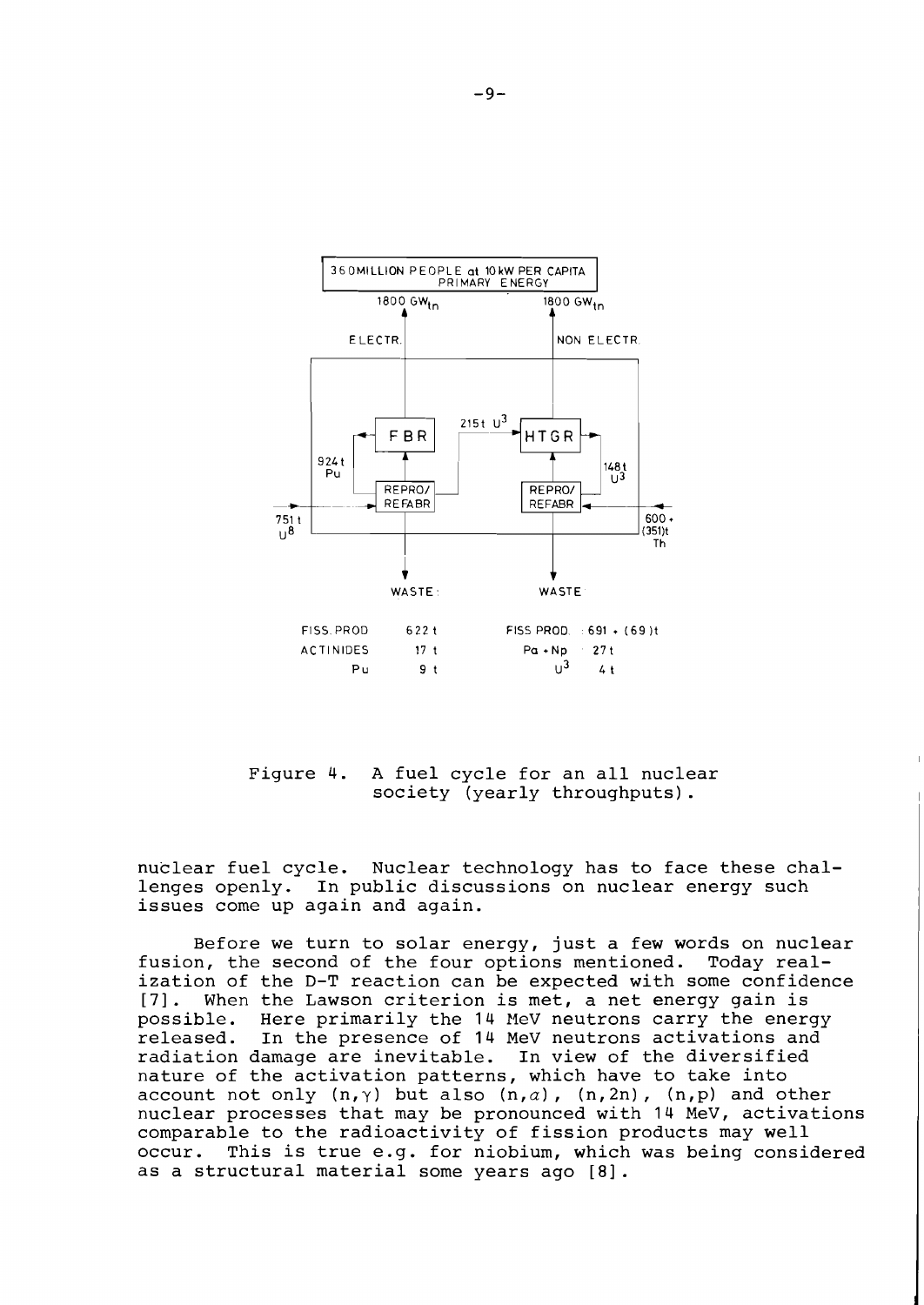Today stainless steel and vanadium are considered as structural materials for fusion reactors. Consequently, the total activity released in a fusion reactor cycle may be lower by a factor of 30 to **100** than that of nuclear fission reactors. Qualitatively, however, we are faced with the same critical questions on constraint factors and safety measures that were discussed for the utilization of nuclear fission energy. Here we want to refer to a study made by C. Starr and W. Häfele two years ago, comparing fast breeder reactors and fusion breeders, i.e., D-T reactors [9]. This comparison is currently being extended and improved. Since there is no reference model today of a technologically operational fusion reactor, we conclude this brief outline.

## IV. Solar Energy

Nuclear energy is a highly concentrated form of energy. As is well known, lg or a fraction of **1** cm3 of fissile material produces **1MW** of energy. In contrast, solar energy comes to us in a dilute, non-stable and diffuse form. Figure 5 shows the solar power flows of the atmosphere. The figures given are average values comprising all ranges, including day and night. Of the **340** w/m2 which enter per mf of the earth's surface, approximately **160** w/m2 reach the surface. This provides at least a rough idea of the average solar power density. One should also keep in mind that approximately 75 W/m<sup>2</sup> are used for the rain-evaporation cycle.



Figure 5. Solar power flows.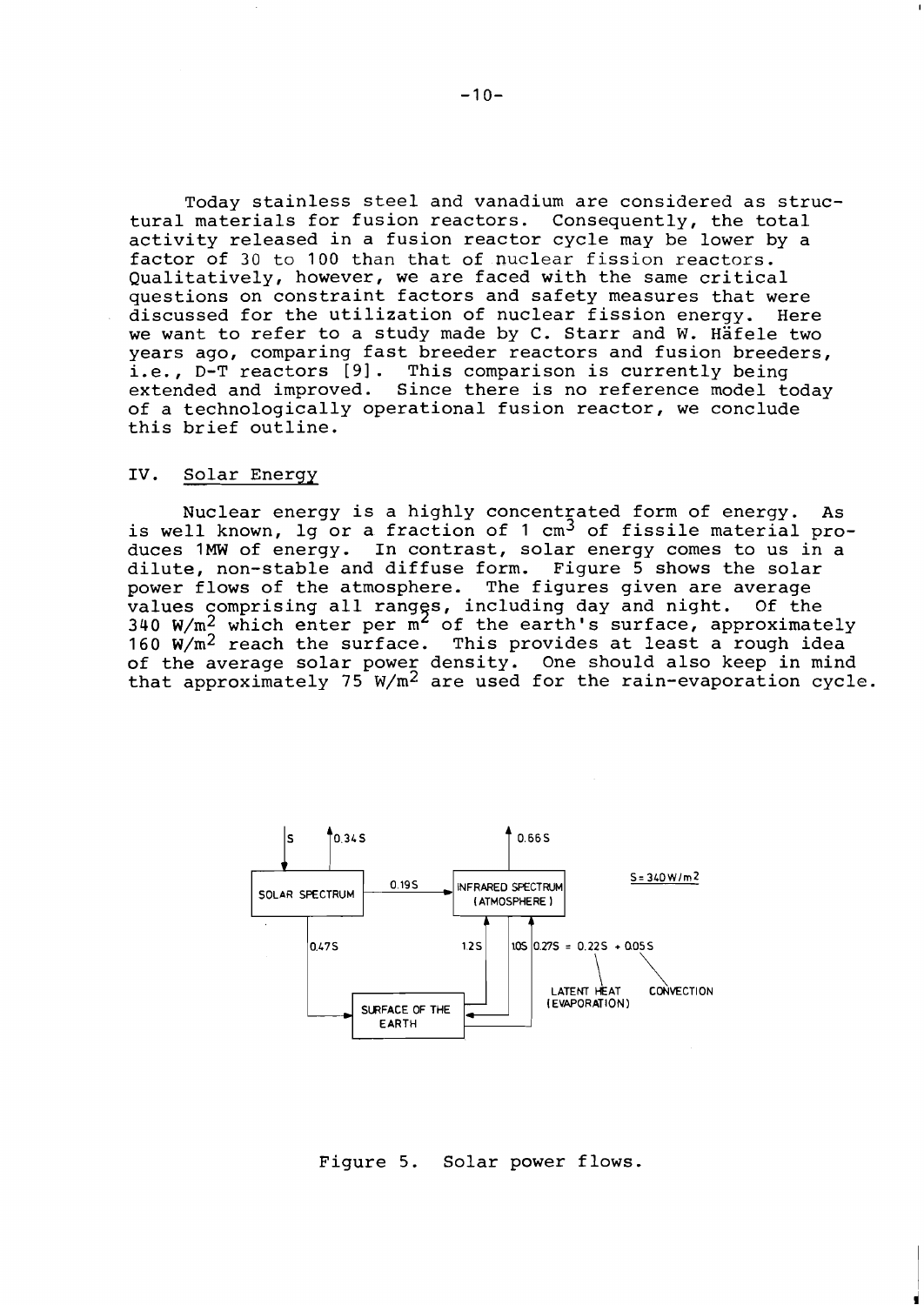Some basic questions of importance for evaluating the solar option are listed below.

What technologies are potentially available

Timetable for development, commercial use

Expected costs, capital and operating

What are the impacts of large-scale construction and operation of such systems:

Environmental

- Land use
- Water use
- Regional and global climatic
- Air and water pollution

Materials

Energy

Technology, timing, and costs are obviously among them. Less obvious are the side effects on the environment. Land and water demand, micro- and macro-climatic effects, and the impact on air and water connected with the clearing of large land areas have to be considered. Structural materials and energy required for building large solar power plants must also be taken into account. Many such aspects are not significant if solar energy is utilized on a small scale. As in the case of nuclear energy, such effects become important only with large-scale application, but then can become crucial.

Before going into details on the utilization of solar energy, some basic data on the subject is presented. The global solar radiation in Vienna and in Phoenix, Arizona, according to Lof et al. [10], is shown below (in  $kWh/m^2 - day$ ).

| City                                           |  | January April July October Annual |  |
|------------------------------------------------|--|-----------------------------------|--|
| Vienna (Austria)                               |  | $0.8$ 3.9 5.3 1.9 2.96            |  |
| Phoenix, Arizona (U.S.A.) 3.5 7.5 7.6 5.3 6.05 |  |                                   |  |

The annual average in Vienna is 3 kWh/m<sup>2</sup> · day: in Phoenix it is twice as much. Apart from the difference in annual averages, there are also deviations from this average. In Vienna the ratio of maximum to minimum is approximately seven, while for Phoenix it is approximately two. These figures give an indication of the crucial importance of energy storage for the utilization of solar energy. The land required to supply 1 GWe average power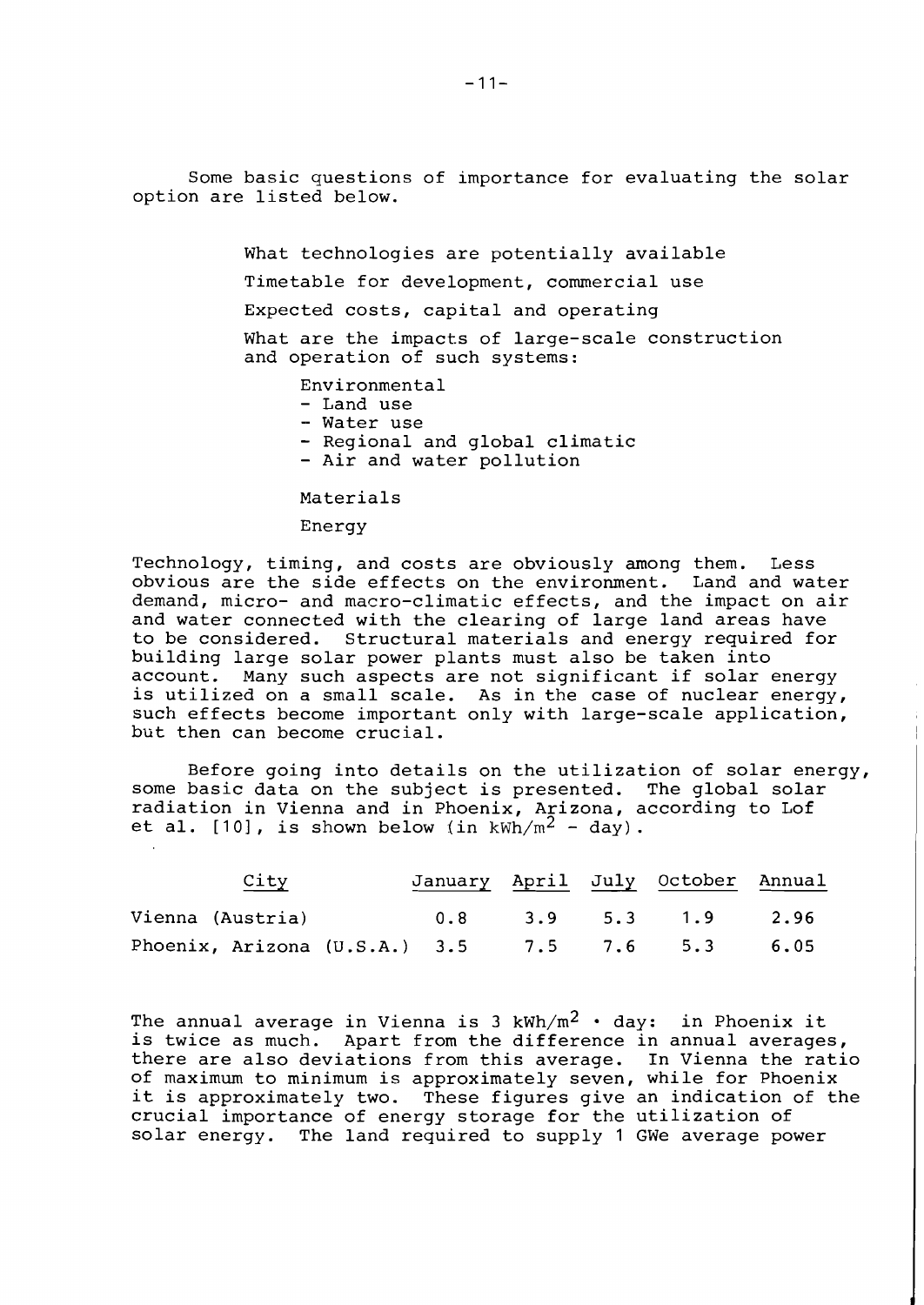is given below.

| System Efficiency |     |                 |              | Insolation $(kWh/m^2 - day)$ |
|-------------------|-----|-----------------|--------------|------------------------------|
|                   |     |                 |              |                              |
| 0.1               | 80. |                 | 60 48 $km^2$ |                              |
| 0.2               | 40  | 30 <sup>2</sup> |              | 24 $km^2$                    |

With a systems efficiency of 0.1 the land area required to gen-erate 1 GWe with average insolation of **3** kwh m2 - day is eighty  $km^2$ . This figure is very high. The question now arises whether such contiguous areas can be provided; for the F.R.G. the answer is a clear no.

Figure *6* shows the area of land that would be required



Figure *6.* Land demand: solar energy.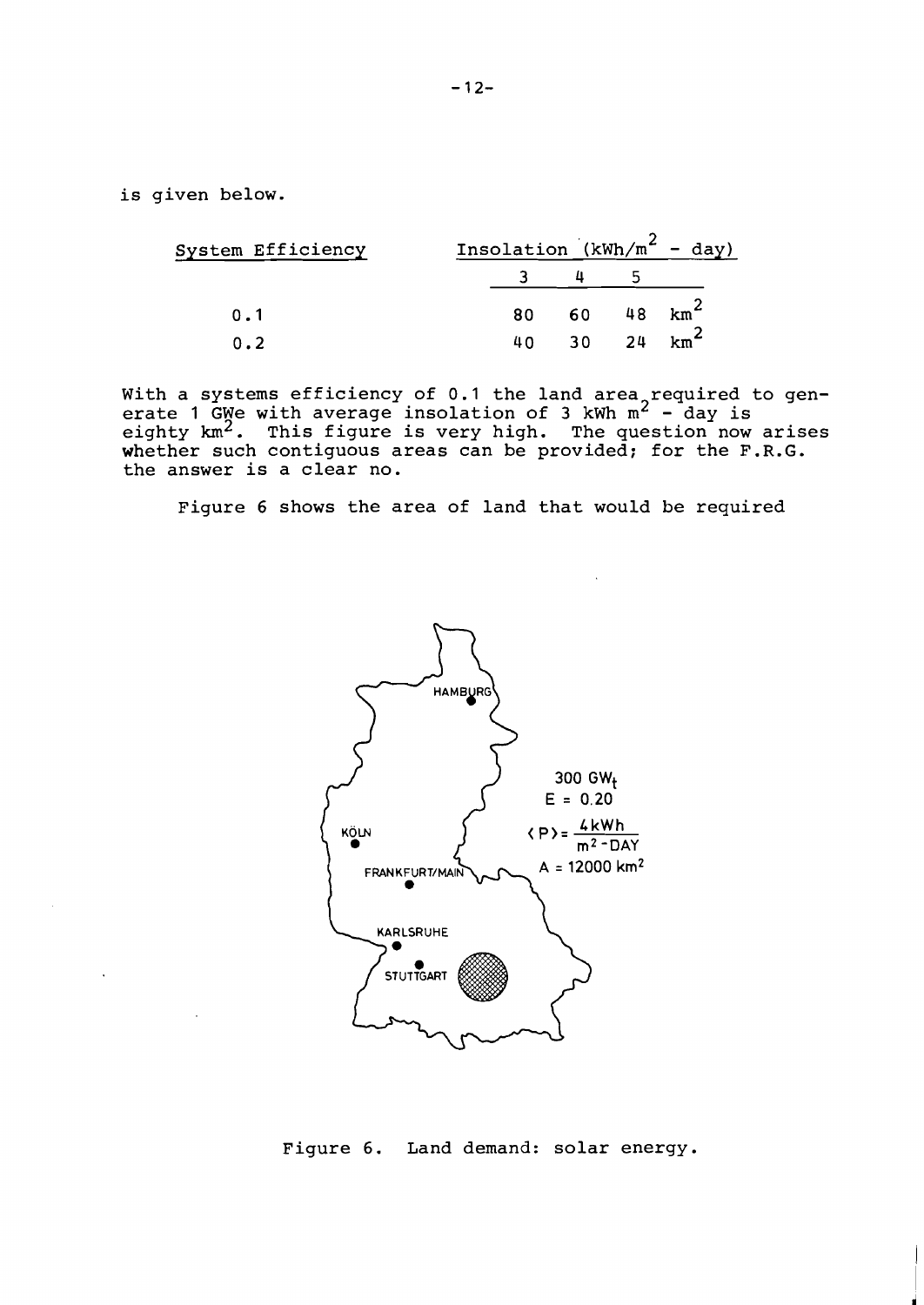for the utilization of solar energy if 300 million t.c.e. were to be provided; this figure corresponds to 85% of the energy consumed in the F.R.G. in 1970. It is clearly impossible to supply solar converted energy on this scale in the F.R.G. This supply solar converted energy on this scale in the F.R.G. would be true even if a limited number of smaller areas were used. If one were to rely entirely on solar energy in the F.R.G., the secondary energy gained from solar energy would have to be transported over long distances. Thus not only enery storage but also energy transport become crucial aspects of the large-scale utilization of solar energy. If a number of smaller solar energy converters and their storage systems are integrated, power conditioning also becomes a major factor. It is not enough to consider only the energy converter.

All this demonstrates that electricity is not necessarily the secondary energy form best suited for large-scale conversion of solar energy. The situation is different in the case of mechanical energy. In Austria a large part of the electricity is<br>generated by means of hydroelectric facilities. This opens up generated by means of hydroelectric facilities. some possible bulk-storage solutions. Another approach is storing energy in chemical form. Hydrogen as a secondary energy source seems to offer especially good prospects for storage and transport; it may be the secondary energy form most suitable for<br>solar energy. (More on this topic will be discussed later.) (More on this topic will be discussed later.) These reflections apply only to the utilization of solar energy on a large scale. In view of the abundance of schemes for the utilization of solar energy now being discussed, it may be helpful to look more closely at four of them.

> Solar house, 3-10 kW Tower concept, 100 MWe Photovoltaic, many small sites Ocean thermal gradient; 10 GWe ?

These four greatly differing schemes provide the frame within which the use of solar energy must be examined. They are briefly outlined here.

The least spectacular but perhaps most important scheme at our latitude is the solar house. The basic idea is to make use of the roof of a house. Figure 7 shows how photovoltaic and thermal panels are arranged. In line with our earlier reflections on energy storage, a thermal storage unit and a battery must be provided. The fact that the solar house still needs<br>backup power connections necessitates power conditioning. Energy backup power connections necessitates power conditioning. transport is hardly relevant for the solar house. The entire scheme is usually restricted de facto to a range of 3-10 kW.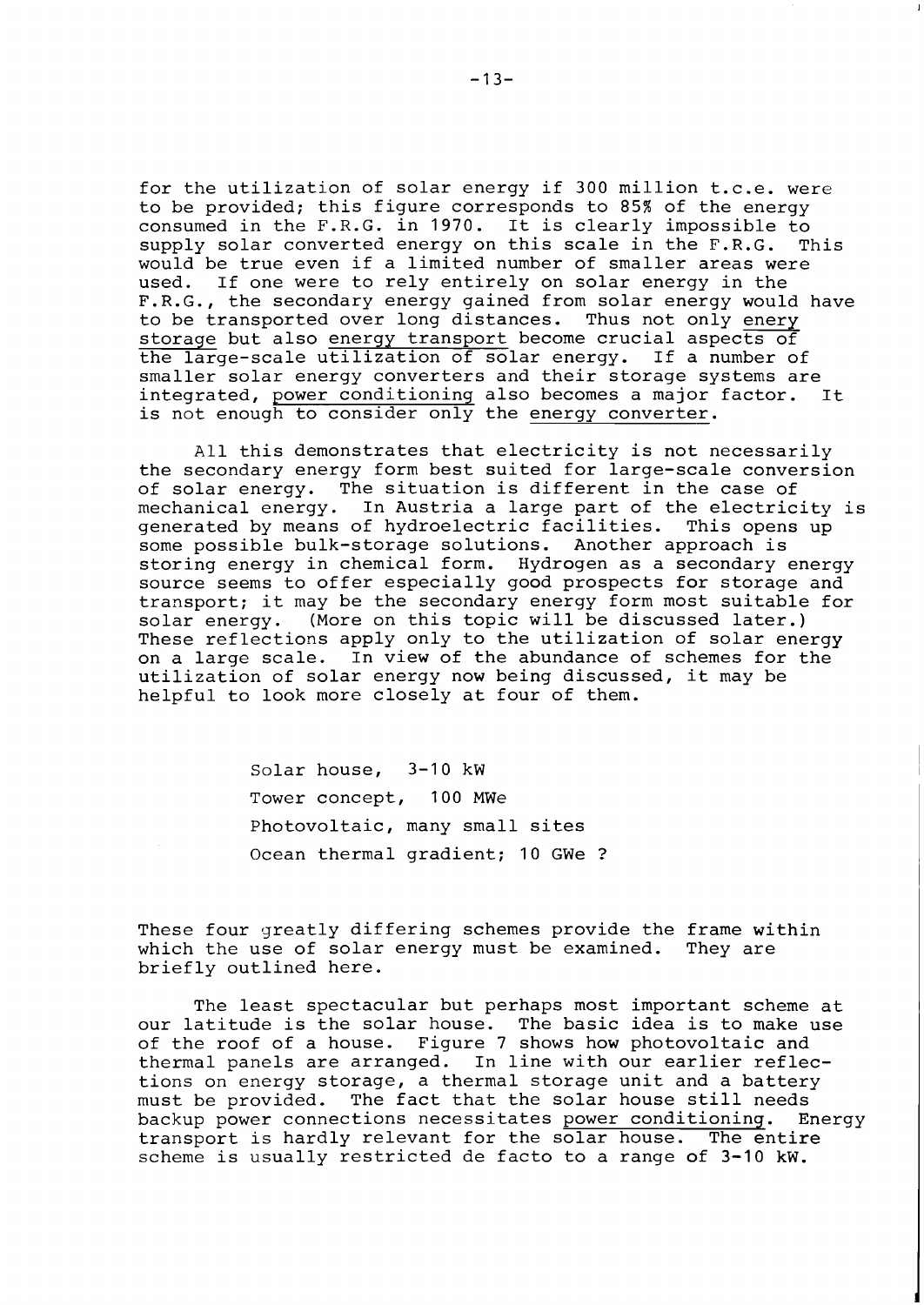

Figure 7. Solar house (simplified diagram).

Figure 8 shows the central receiver concept (tower scheme); this is an electric station scheme. A surface fitted with adjustable mirrors collects solar energy and focuses one direct component of solar energy on a steam boiler mounted on top of the tower. This scheme is thus not suitable when the sky is clouded. Assuming a tower height of approximately 200-300 m, the expected output of such a power plant could be in the range of 100 MWe. For assessing the land demand, the type of operation envisaged is decisive. Twelve hours storage requires three times as much space as short-term operation that merely supplements a fossil or nuclear power plant. In the first case, three modules are required; in the second case, only one. If we want twelve hours storage and want to replace a base-loaded nuclear power station of 1 GWe, thirty modules of 1.3 km $^{\prime}$  each are necessary, i.e. approximately forty  $km^2$ . This figure applies to the Southwestern U.S.A.; at our latitude it would be closer to eighty  $km^2$ , with the additional problem of long-term (seasonal) storage. (See comments on the storability of hydrogen.)

Figure 9 shows the chain of losses as they occur in the tower scheme. If direct solar radiation incident on the total mirror surface is taken as 100%, we must deduct geometrical losses through shadowing and the angle of incidence, decreasing the percentage from 100 to seventy. Reflection losses further reduce the figure to sixty-two, absorption losses to fifty-six,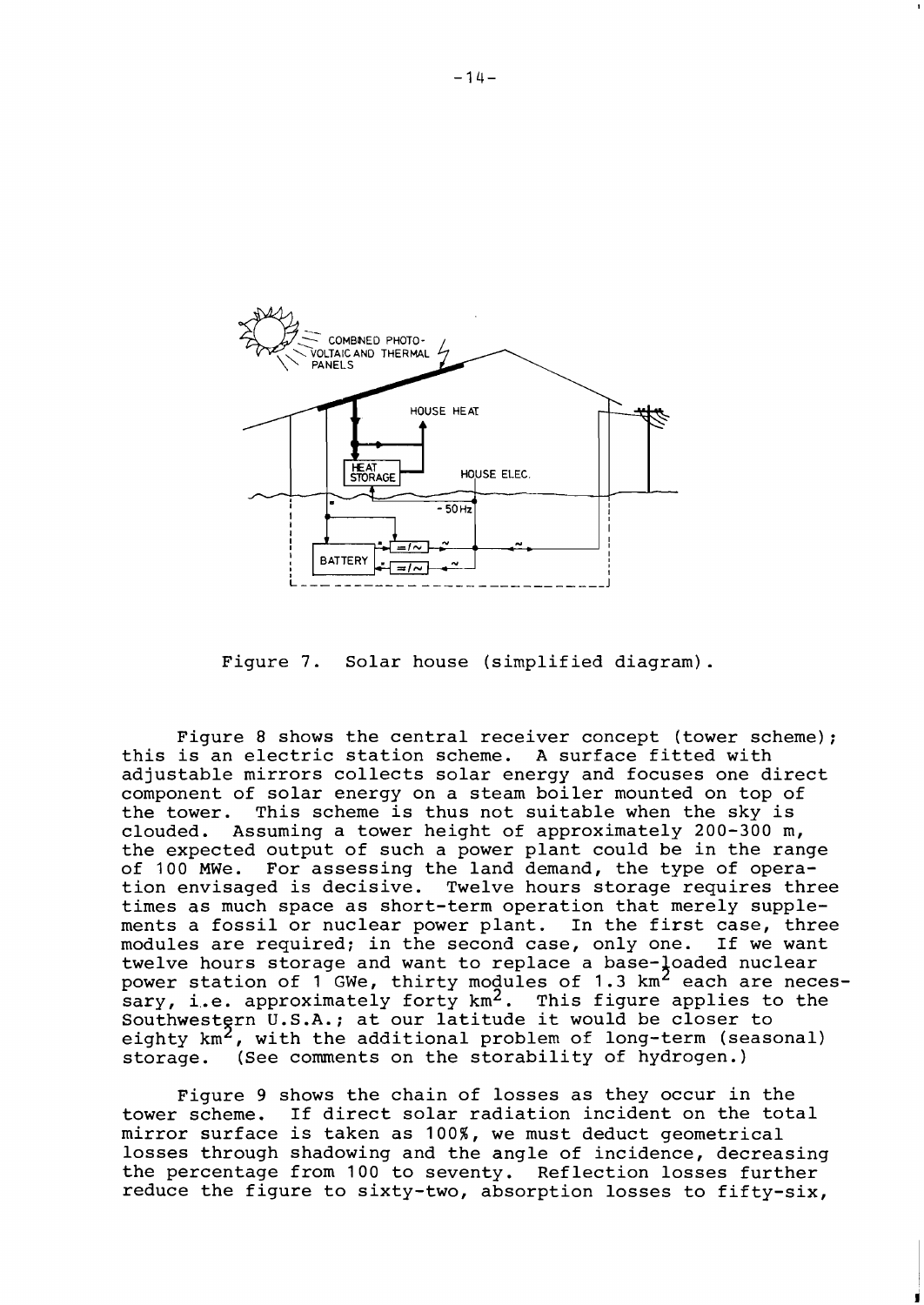

Figure 8. Solar thermal conversion: central receiver concept.

> Aerospace Corporation Source:



Central receiver system performance. Figure 9. Source: Aerospace Corporation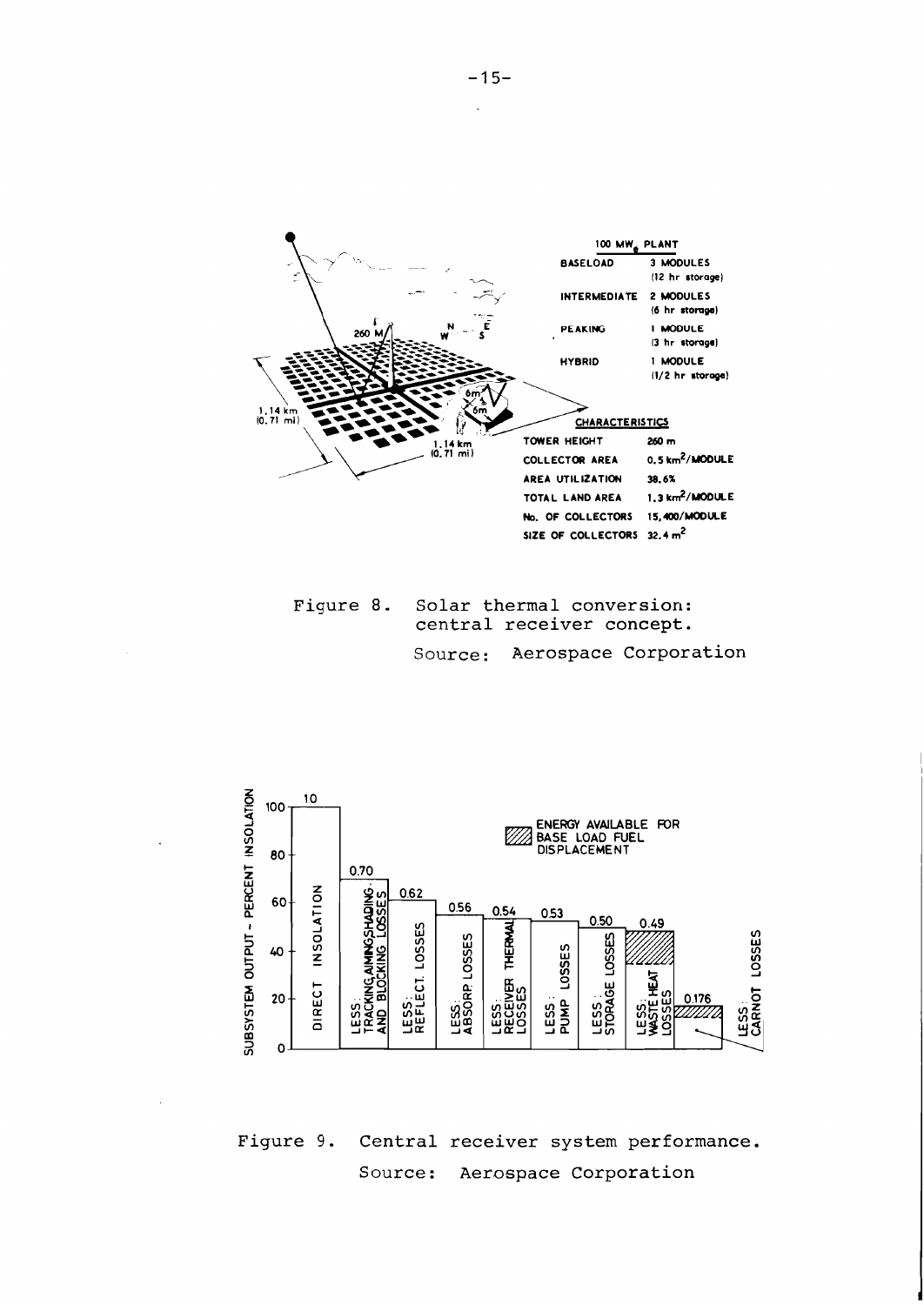thermal losses at the receiver to fifty-four, pumping losses to fifty-three, storage and thermal losses to forty-nine. hith a normal turbine-generator thermodynamic efficiency of 0.34, we finally reach 17%. These figures apply to the clear sky environment typical of the Southwestern U.S.A.

The third scheme for solar energy utilization employs photo cells, i.e. uses the visible portion of the solar spectrum and does not depend on cloudless sky. Note also that, as photo cells do not require contiguous areas, small units of land can be used--an advantage that is of particular relevance for Central Europe. On the other hand the need arises to integrate the small power outputs of widespread areas. The scheme is a kind of agricultural approach to "harvesting" solar energy if uncropped land or wasteland is used. In the F.R.G. profits would be DM 30,000 per hectare and year for DM .03/kWh production costs, while current agricultural profits are DM 10,000 per hectare and year. Integration into an electricity or hydrogen network seems advantageous.

The fourth scheme involves the use of large, coherent areas of the open sea. It would be natural to make use of the temperature gradient of the upper layers of the sea; for studies on this topic see [11, 12]. Covering large parts of the sea with floating platforms should also be envisaged. Such utilization of solar energy is still far from feasible, both technologically and economically. More important than the technological details is the fact that this solution approaches geo-engineering, which by its nature goes far beyond national boundaries and planning and therefore demands a political and international situation different from the present one. Note international situation different from the present one. that energy storage and transport again have a decisive function.

What about the costs of electricity produced by solar<br>energy conversion? For an answer to that question we refe. For an answer to that question we refer to studies by the Aerospace Corporation [13], which did a comparative rating of technological schemes.

Table 5 gives the computed costs for a solar power plant in Arizona (central receiver system). Depending on the mode of operation, costs range from \$ 1000/kWe to \$ 500/kWe.<sup>3</sup> It should be recalled that at the latitude of Central Europe, the area of land and thus the number of mirrors associated with a specific

 $3$ The final costs are a function of the type and size of the on-site energy storage subsystem employed. Also, these costs per kWe are for a nameplate capacity (turbine-generator ratinq) of 50 to 100 MWe, with a solar utilization factor in Arizona of roughly 0.2 to 0.25 (maximum of six hours per day average over the year) .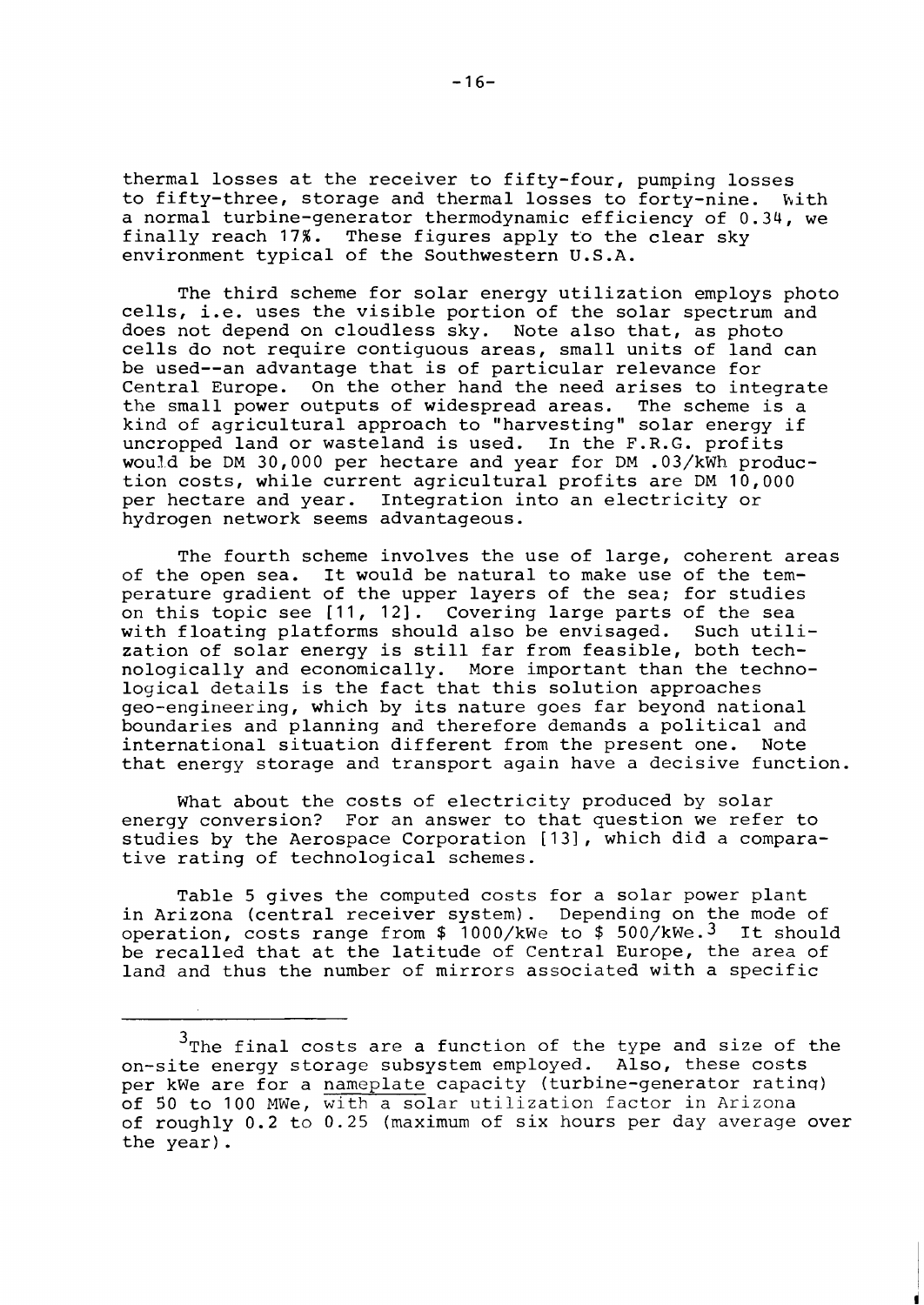|                                    | Baseload | Intermediate   | Peaking |
|------------------------------------|----------|----------------|---------|
| Collector area (km <sup>2</sup> )  | 1.5      | 1.0            | 0.5     |
| Storage (h)                        | 12       | 6              | 3       |
| Land                               | 3        | $\mathfrak{D}$ |         |
| Structures and Facilities          | 44       | 44             | 44      |
| Heliostats                         | 450      | 300            | 150     |
| Central Receiver/Tower/Heat        |          |                |         |
| Exchanger                          | 124      | 95             | 68      |
| Storage/Tanks                      | 180      | 90             | 45      |
| Boiler Plant                       |          |                |         |
| Turbine Plant Equipment            | 80       | 80             | 80      |
| Electric Plant Equipment           | 21       | 21             | 21      |
| Miscellaneous Plant Equipment      | 4        | Д              | 4       |
| Allowance for Cooling Towers       | 20       | 20             | 20      |
| Total Direct Cost                  | 926      | 656            | 433     |
| Contingency Allowance              | 51       | 39             | 27      |
| Spare Parts Allowance              | 5        | 3              | 2       |
| Indirect Costs                     | 92       | 78             | 66      |
| Total Capital Investment<br>(1973) | 1074     | 776            | 528     |
|                                    |          |                |         |

Table 5. Power plant cost estimates (Arizona) central receiver concept (100MWe) [\$/kWe].

Source: Aerospace Corporation

annual kWhe generation requirement would be twice as high; accordingly the capitalized costs of the solar-derived electricity would be at least twice as high as in Arizona (or similar environments).

Table 6 compares some reference data of photo cells and the central receiver system in Arizona. In the case of Arizona the estimated costs for base-loaded<sup>4</sup> operation are higher by a factor of three to five than for nuclear energy. At our latitude this factor is even greater.

## V. Coal

Strictly speaking coal is not one of the four options mentioned which are de facto not limited by fuel resources. However, coal resources in some places are so large that the coal option must be seriously considered, at least for the F.R.G. Let

<sup>&</sup>lt;sup>4</sup>The utilization factor drops to as low as 0.1 for regions of Central Europe.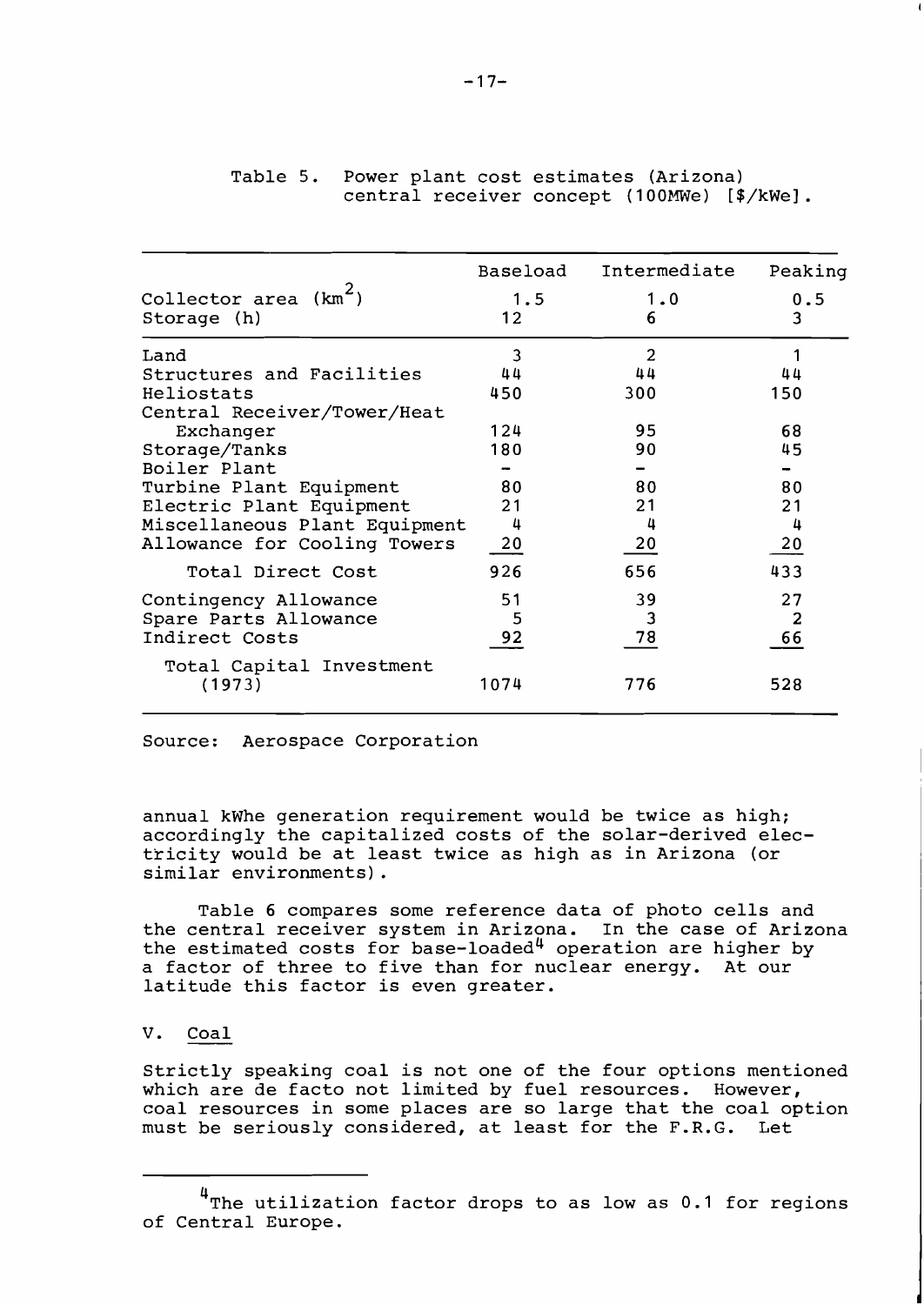|                                 | Tower                                | Photovoltaic                        |
|---------------------------------|--------------------------------------|-------------------------------------|
| Efficiency                      | 0.12                                 | $0.10 - 0.20$                       |
| Module Size                     | 100 MWe                              | $0.3 - 3.0$ kWe (mean)              |
| Minimum Demand<br>for Land      | $\sim 1 - 3$ km <sup>2</sup>         | $~100~{\rm m}^2$                    |
| Optimistic<br>Costs             | 25-30 million/kWhe<br>\$500-1200/kWe | 30-50 million/kWhe<br>$$1-2000/kWe$ |
| First<br>Demonstration<br>Plant | $~^{\sim}1985$ (10 MWe)              | $^{\sim}$ 1980<br>(100 kWe)         |
| Normal Operation                | $^{\sim}1985 - 1990$ ?               | $^{\sim}1985$ ?                     |

## Table 6. Some characteristics: photovoltaic cells and central receiver system.

Source: Aerospace Corporation

us look once again at world resources. Table 7 lists the coal resources of some countries. Most noticeable are those of the U.S.A., U.S.S.R. and China; compared to the coal resources of other countries the F.R.G. holds the top position. With a possible future primary energy consumption of 1000 million t.c.e. (today approximately 400 million t.c.e.1, the F.R.G.'s resources would last for another 260 years. As member of the European Communities the F.R.G. has certain supply obligations within Europe, on account of which European demand can be met only for another 80 to 100 years.

In practice the mining output is considerably smaller. Table 8 shows the coal production in the F.R.G. In 1964 142 million t were produced, in 1972 only 102 million t. The number of those employed decreased from 399,000 to 221,000; the mining output increased from 2.6 t per person and shift to 4.0 t. The first revision ("Fortschreibung") of the Federal Government's energy program of 1974 (see Table 9) estimates for 1980 a mining capacity of ninety-four million t, the electricity production industry and the iron and steel industry being the main potential customers. For comparison, recall that in 1980 a primary energy consumption of more than 400 million t.c.e. is to be expected.

The relatively small and decreasing annual mining output in spite of the existing large resources is not mere coincidence. Coal mining is difficult and entails hard working conditions. Coal deposits in the F.R.G. are at great depths. Despite the large resources, the market share of coal has decreased.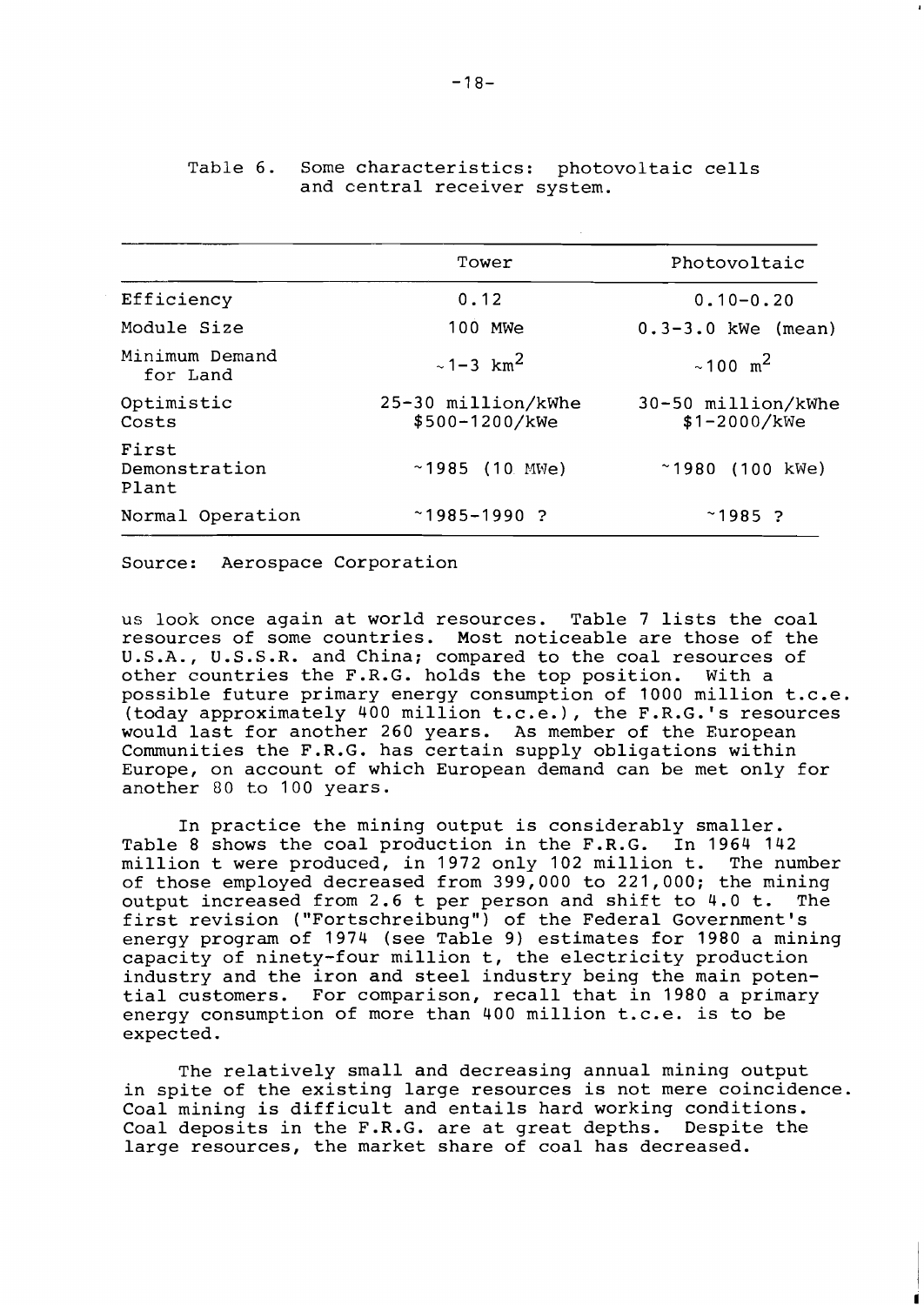|               | Commercial | Total   |
|---------------|------------|---------|
| F.R.G.        | 32.8       | 258.2   |
| U.S.S.R.      | 83.8       | 4853.4  |
| U.S.A.        | 173.98     | 2459    |
| China         | 80         | 1000    |
| Great Britain | 3.88       | 163.68  |
| Poland        | 16         | 53.17   |
| C.S.S.R.      | 4.43       | 16.5    |
| Canada        | 4.47       | 101.63  |
| Columbia      | 0.1        | 4.9     |
| Australia     | 16.43      | 155.14  |
| Japan         | 0.98       | 7.88    |
| India         | 9.28       | 81.96   |
| South Africa  | 8.5        | 44.42   |
| World         | 472.94     | 9293.81 |

|  | Table 7. World coal resources (in 10 $^{\circ}$ t.c.e.). |  |  |
|--|----------------------------------------------------------|--|--|
|  |                                                          |  |  |

Source: World Energy Conference **1974** 

Table 8. Coal production in the F.R.G.

|                                                         | 1964 | 1968 | 1972 |
|---------------------------------------------------------|------|------|------|
| Production<br>$(min1$ t)                                | 142  | 112  | 102  |
| Employed<br>(thousands)                                 | 399  | 264  | 221  |
| Production perfor-<br>mance per man and<br>shift<br>(t) | 2.6  | 3.5  | 4.0  |

Source: Energy Program of the F.R.G., **1973** 

 $\cdot$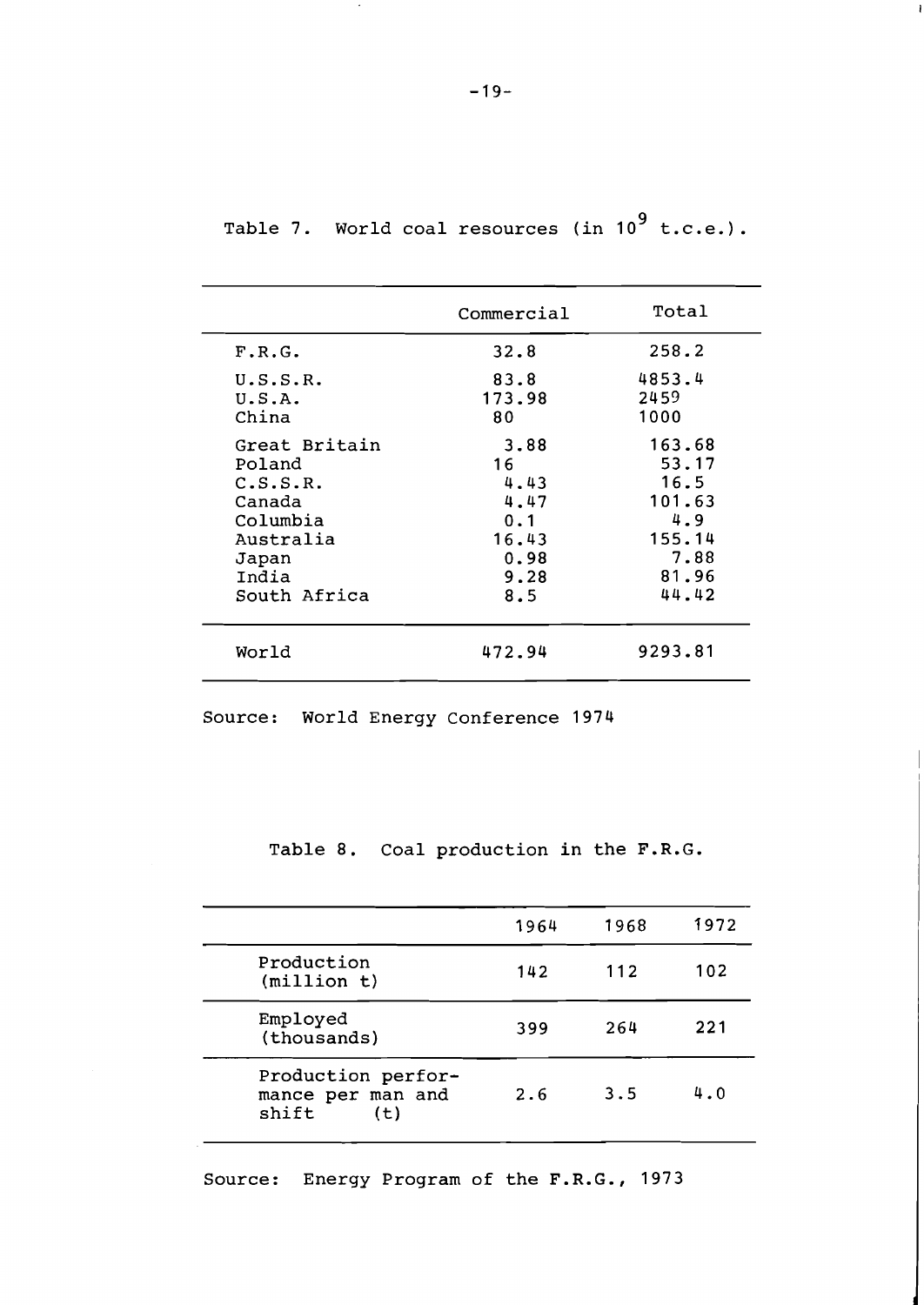| Table 9. Production and selling of coal |  |
|-----------------------------------------|--|
| in the F.R.G. (in million t).           |  |

| Production Capacity 1980                                                      | 94                   |  |
|-------------------------------------------------------------------------------|----------------------|--|
| Possible Customers:                                                           |                      |  |
| Electricity<br>Iron and Steel Industry<br>Residential and Industry<br>Exports | 35<br>25<br>11<br>18 |  |
| Total                                                                         | 89                   |  |

Source: First revision (Fortschreibung) of the F.R.G. Energy Program, 1974.

Figure 10 shows the relative market shares F of primary energy in the F.R.G. It indicates the decreasing share of coal, the increasing share of oil up to a maximum, and the still increasing share of natural gas, as well as the projected share of nuclear energy. The graph also includes a share "additional coal", which is increasing greatly. This share was listed separately from traditional coal because it will have to be mined and used differently than in the past.

These interrelations become clearer when the partitioning and final consumption of secondary energy, shown in Figure 11, are considered. Since 1950 consumers have tended to switch from solid fuels, to liquid first and later to gaseous secondary energy. Obviously the reason for this is that liquid or gaseous fuels are easier to handle. The same applies to electricity as a secondary energy source, whose share is also increasing.

In the long term, approximately by the year 2000, it is to be expected that liquid secondary energy will be confined to the transport sector, that the share of electricity will make up 20% of the consumer market, and that gaseous secondary energy will take over the largest part of the secondary energy market. The share of hot water will probably be limited. Consequently, the share of "additional coal" indicated in Figure 10 will have to be produced by gasification of coal. Also liquefaction of coal appears possible. But the latter is expensive: an oil price of  $$ 11/b1$  corresponds to a price of DM 20/Gcal. With energy prices of that order, coal gasification is under serious consideration; however, the main problem with this strategy would be the long-term guarantee of an energy price of DM 15-20/Gcal. This is a political and institutional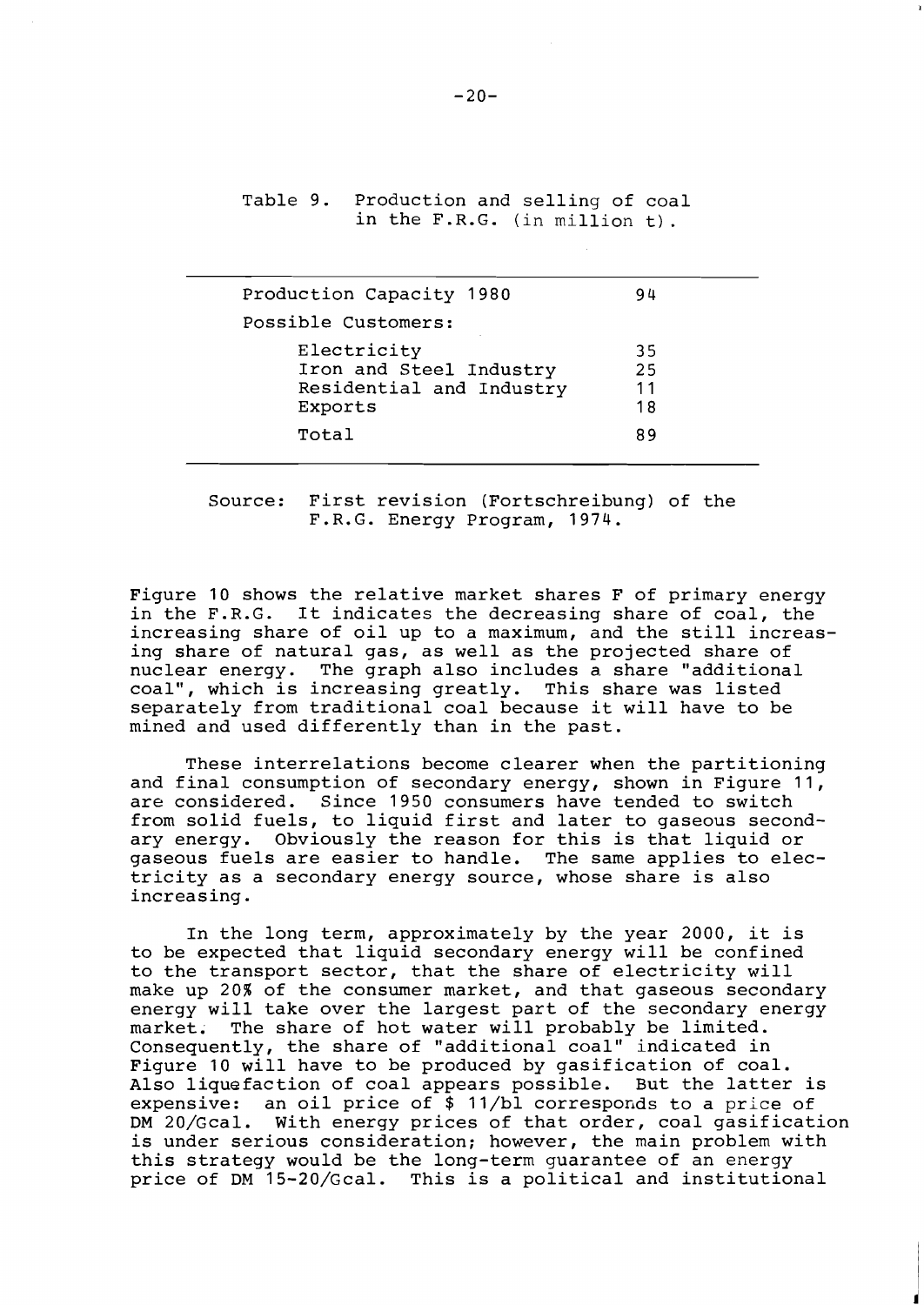





Figure 11. Partitioning and final use of secondary energy (F.R.G.).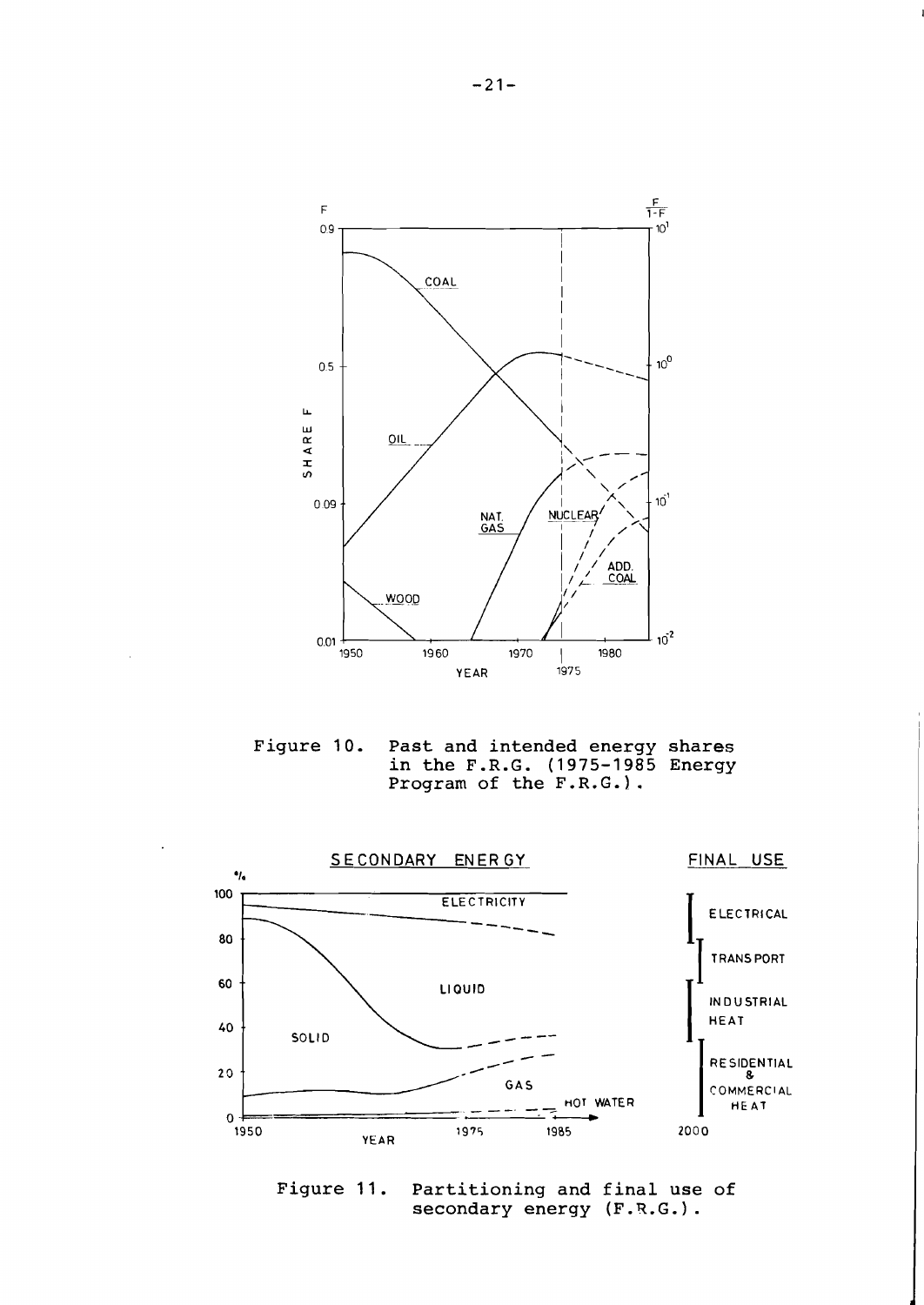problem. The "additional coal" program will not be implemented if energy price reduction by international politics may at any moment endanger investments in the coal sector. Furthermore we must face the fact that highly subsidized coal may turn out to be uneconomical in the long run. A new way to use coal leads to very complex economic questions not primarily of a technological nature.

These questions do not arise in connection with the utilization of nuclear energy, where production costs for thermal power are DM 9/Gcal. One should also remember that the price difference between coal energy and nuclear energy is considerably smaller than that between solar and nuclear energy.

The following critical questions come up when introducing "additional coal" on a large scale.

Guarantee of long term energy prices Social requirements -Prestige -Salaries

Land requirement, damage to landscape Environmental impacts of mining on the site Accident and health risks Global effects of burning coal Mining technique Transport of energy from coal

-As coal -As secondary energy

Coupling to forms of secondary energy

Required

- Manpower - Capital

- Energy

Timing

These questions must be seen in the light of our comments on the use of additional coal. If coal is to be an alternative to nuclear energy and not only a supplementary form, more than 350 million t must be prcduced. For Western Europe 1000 million t are required now and 2000-3000 million t later on; this means that we must reckon with a factor of eight to ten. Side effects then turn into decisive effects. One aspect in particular should be stressed: the global effects of burning coal. Even with complete removal of dust and desulfurization of coal, the  $CO<sub>2</sub>$  problem necessarily remains: the "greenhouse effect" which could lead to thermal pollution of the atmosphere.

Much has been said on this topic recently [14]. An increase in  $CO<sub>2</sub>$  concentration involves a climate-risk problem that is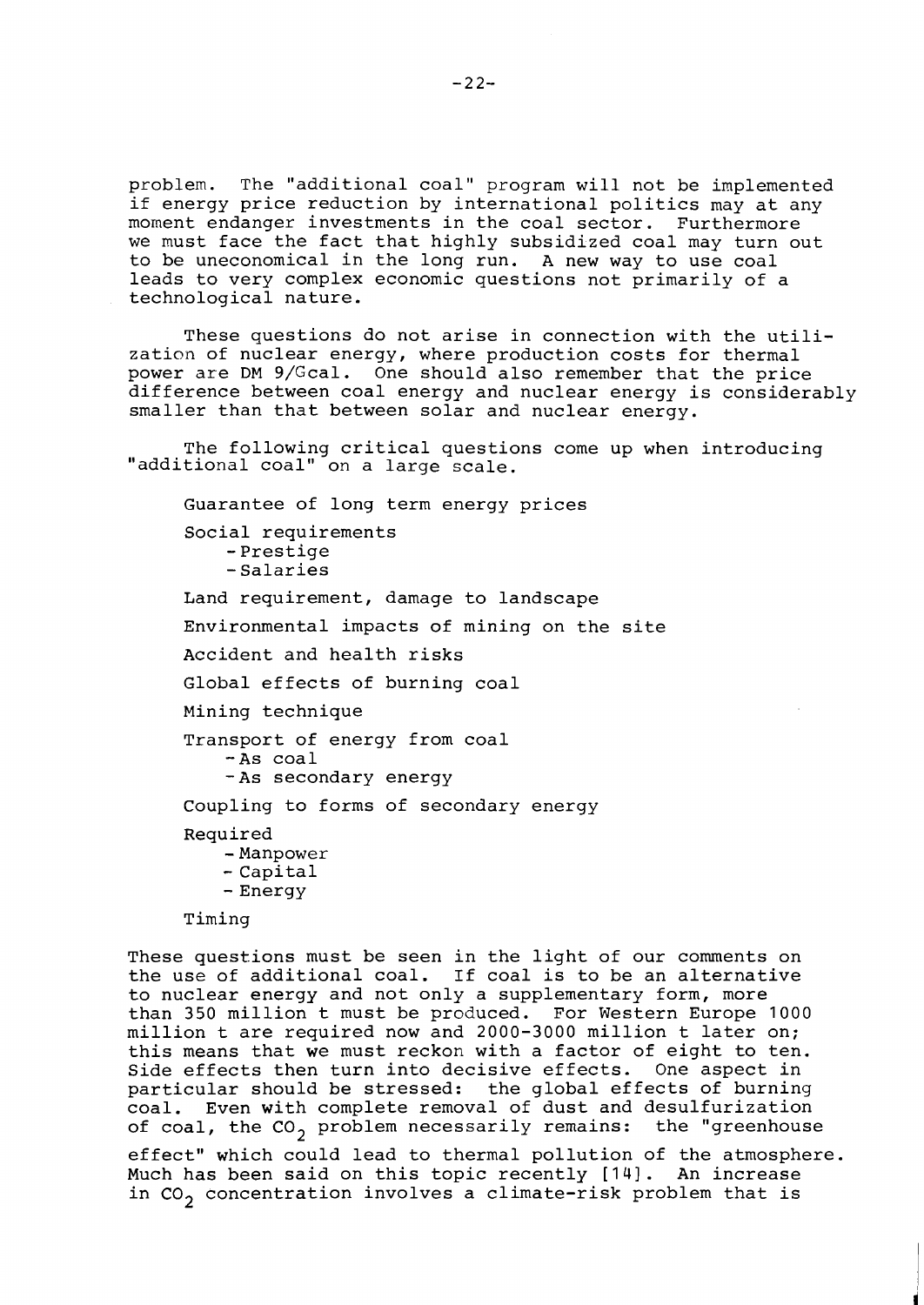somewhat similar to risks of nuclear technology: it cannot be tested by the conventional trial and error method. Once impacts on the climate occur, they must be regarded as irreversible and very serious. Moreover, the time periods involved are longer than man's technological experience in this field. Evidently, there are parallel features with the nuclear-waste problem. In the case of nuclear technology these aspects have been considered; in the case of alternatives to the nuclear option, we must force ourselves to think along these lines: our experience in the utilization of coal (or another option) on a small scale has kept us from analysing the residual risks.

What would the rigorous reduction of the residual risk connected with the utilization of coal on a truly large scale imply? We offer a somewhat speculative but typical view: the combustion product  $CO<sub>2</sub>$  should not be released into the atmosphere but transported directly to the deep sea, where in the very long run  $CO<sub>2</sub>$  as carbonate is deposited in any case. One must bypass the long time constants of mass transport in the sea in various depths.

Marchetti [I51 has proposed that a number of large coal parks be located in the Strait of Gibraltar, where, by burning coal, ammonia and hydrogen are produced, which do not cause a  $CO<sub>2</sub>$  problem when burnt. The Strait of Gibraltar offers the advantage of an ocean current flowing at small depth from the Atlantic Ocean into the Mediterranean, while at greater depth another current flows into the opposite direction and falls rapidly into the depths of the Atlantic. This deeper current could in principle rapidly transport large amounts of  $CO<sub>2</sub>$  into great depths, provided that  $CO_2$  is released not into the atmosphere but directly into the sea. There are other similar precipitating ocean currents. Just as in the case of solar energy utilized on a truly large scale, here again one approaches the field of geo-engineering. It is not our intention to elaborate the Gibraltar proposal here in great detail. Rather, we want to define the criteria to be applied to the utilization of coal if it is to be regarded as an alternative to nuclear energy, and if, as was done for nuclear technology, the hypothetical residual risks are to be reduced. Instead of becoming an alternative, it is more likely that in the medium term coal will become a valuable partner for nuclear energy. If we examine the transition to that relationship, the utilization of coal involves less dramatic aspects; but some critical questions remain.

The guarantee of a long-term energy price was discussed earlier. An equally difficult problem is that of the social conditions of mine workers. The problem cannot be solved by wages alone. If coal is used on a large scale in the F.R.G., land demand and subsidence have to be very carefully studied as a systems problem. Environmental problems and mining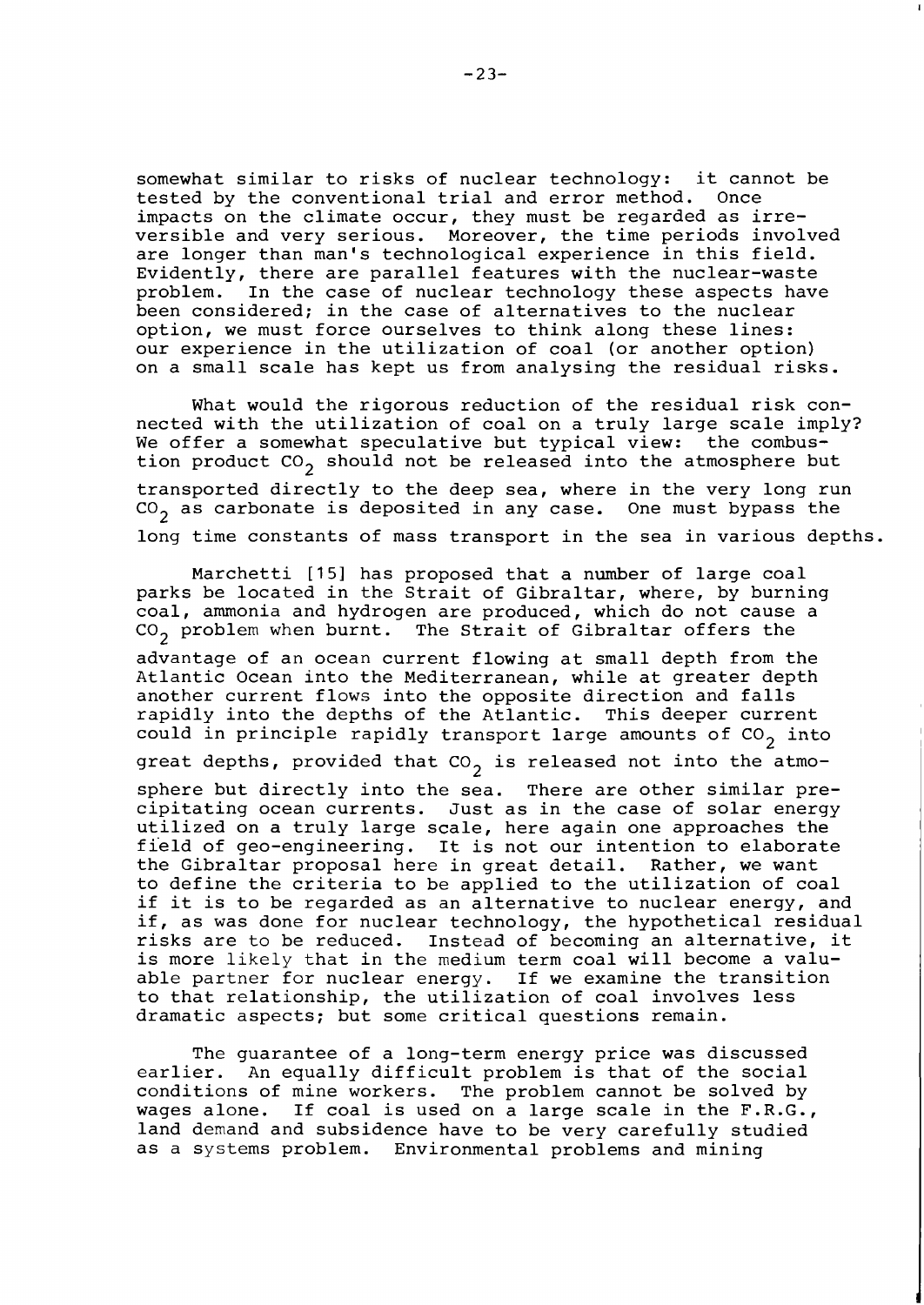techniques are problems that are known as such. The transport of coal or its linkage with marketable secondary energy forms are predominantly a technological problem. Labor, capital, and energy demand for new mines and new mining techniques also create a problem. The serious question arises how much time is left to implement these basic changes.

Table 10 gives the time periods it took various primary<br>v sources to gain or lose 50% of a market [16]. These energy sources to gain or lose 50% of a market  $[16]$ . periods are all longer than fifty years. One should keep in mind that the world oil supply also seems to be guaranteed for only about fifty years. Traditionally this has been considered a long term; in reality little time remains to carry out the enormous technological-economic changes and adaptations that have become necessary.

> Table 10. Penetration periods. AT: Period for gaining or losing a market share of 50%.

| ---                    |      | market share of 50%. | $101100$ $101$ guilling of footing $\alpha$ |     |  |
|------------------------|------|----------------------|---------------------------------------------|-----|--|
|                        | Wood | Coal                 | 0i1                                         | Gas |  |
| $\Lambda$ T<br>(years) | 60   | 66                   | 52/135                                      | 95  |  |

## **VI.** Comments on Geothermal Energy

Before trying to arrive at a synthesis, a few comments on the heat of the earth's crust, since it has been listed among the long-term options. While the term geothermal covers the heat of the dry rock as well as heat from sources of hot water or steam, we will discuss here mainly dry heat because of its importance as a long-term option. The global potential of sources of hot water and steam amounts to approximately sixty GWe and is therefore no alternative to nuclear energy. For the same reason we do not include wind, waves, and tide. These energy sources have local importance, if any; they cannot be regarded as an alternative to primary energy sources of global dimensions.

Per 1000 m depth the earth temperature rises by  $30^{\circ}$ C. This is an average value; there may be local variations. If we take the area of the F.R.G. at a depth of 5000 m, this would, in mathematical terms, mean a certain energy content, amounting approximately to that of world oil reserves. In this statement a temperature level of  $100^{\circ}$ C is assumed.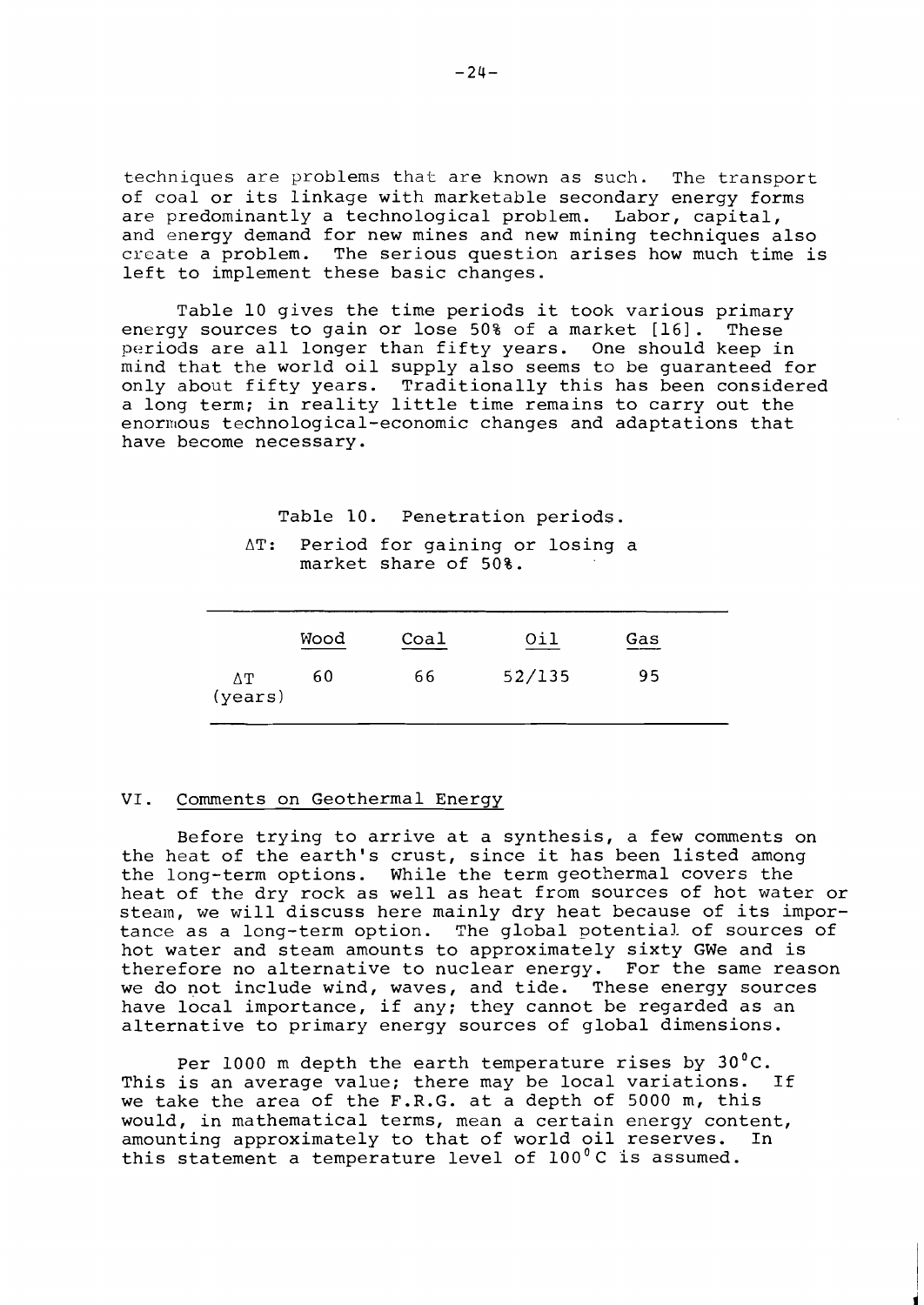With conversion into usable mechanical energy, the figures change accordingly.

These are purely mathematical considerations. The soil below the F.R.G. certainly cannot be equipped with a network of pipes. Such a network would have to be very dense given the low thermal conductivity of the soil. Moreover, the effect of a temperature decrease on the mechanical equilibrium of the ground cannot be foreseen. These questions would have to be answered, particularly for earthquake zones.

It must be admitted that the conditions relating to largescale utilization of geothermal energy are as yet little<br>understood; much more analysis [17] is necessary. With these understood; much more analysis  $[17]$  is necessary. few comments we will leave this topic.

## VII. A Synthesis

After this brief outline of the options nuclear energy, solar energy, and coal, the question arises: where does this lead us? For an answer to this question, we refer to Figure 12, which sketches a decision tree for creating an advanced energy system. We start the decision tree by asking, for example,



Figure 12. A decision tree for advanced energy systems.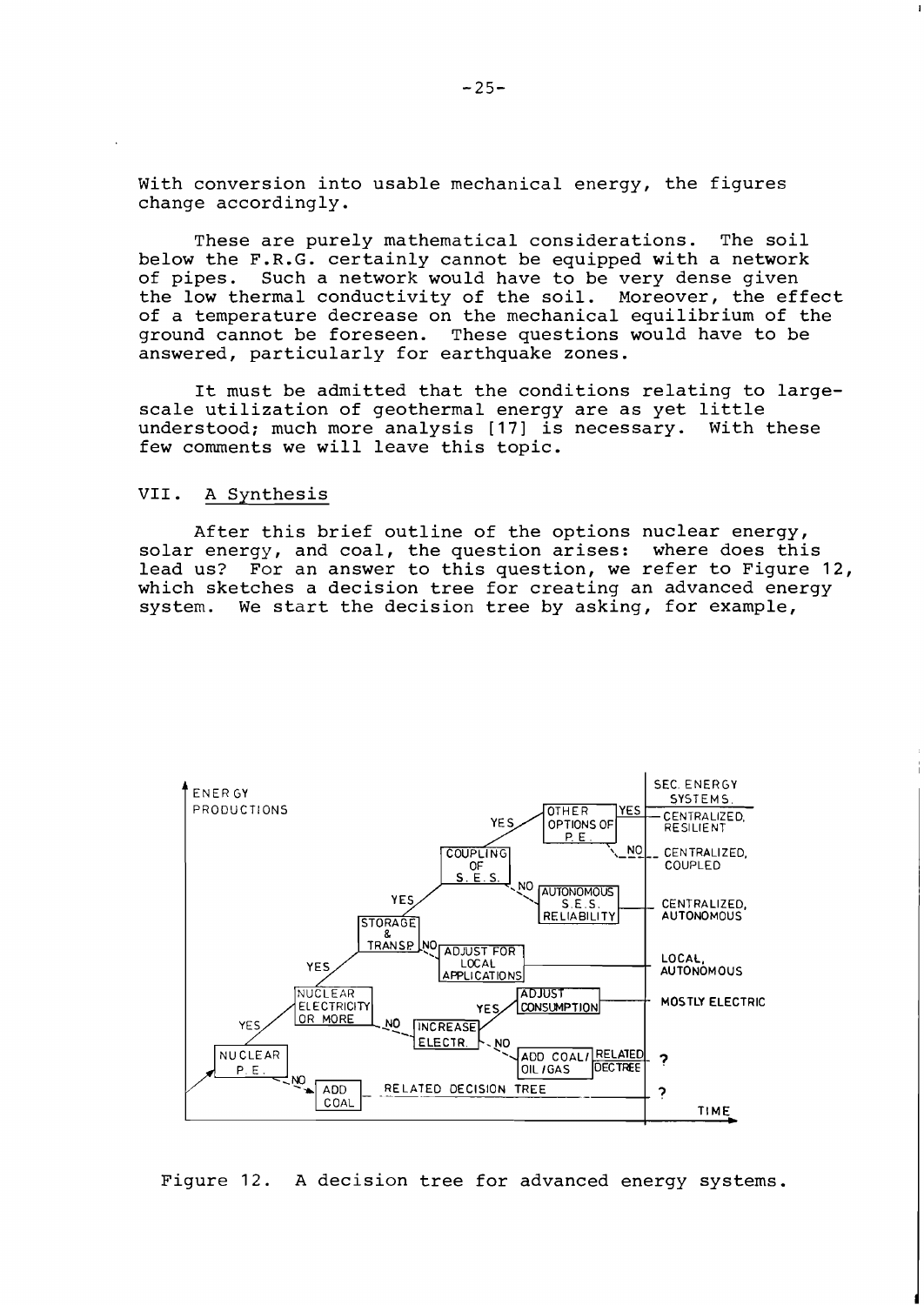whether nuclear energy is to be introduced on a large scale in the F.R.G. This question can be answered only in the light of This question can be answered only in the light of existing alternatives. As things stand now, "additional coal" seems one likely alternative; in this case the appropriate decision tree is used.

If the answer to the question of nuclear energy is yes, the next question is whether electricity only or also other<br>forms of energy are to be generated by nuclear power. If only forms of energy are to be generated by nuclear power. electricity is to be produced, then the share of electricity in final consumption can be greatly increased by specific measures, including subsidies; otherwise the share of nuclear energy is limited and again we have to resort to "additional coal". If nuclear primary energy is to be used for more than generating electricity, the next question is whether one wants to go into the fundamental problem of energy transport and storage. If not, one must rely on local, independent generation of nuclear<br>process heat. The amount of energy thus produced is very The amount of energy thus produced is very limited--5% to 7% of the secondary energy consumption--since the major part of non-electric consumption is divided into many small units. We have seen that the secondary energy market demands, in addition to electricity, a gaseous source of energy. Here we have reached a critical point: what the consumer market requires accords with the expected integration of primary energy sources. Certainly synthetic hydrocarbons will be the first to be integrated. If the process heat required for gasification of coal, i.e. the use of "additional coal", is provided by nuclear sources, the value of coal reserves will be doubled, since nuclear heat would allow the production of twice as much synthetic gas. At the same time the most promising primary energy sources, nuclear energy and coal, would be integrated in a way that is responsive to the consumer's needs.

A secondary energy network distributing hydrocarbons can easily accommodate large amounts of hydrogen. Also, a really large network acts as a natural storage unit. If solar energy is utilized, it can also be integrated into the existing consumer network. This implies that solar energy should produce primarily hydrogen. Figure 13 shows the European pipeline network existing today [19]. It reaches areas that are more suitable for the utilization of solar energy than Central Europe.

The next question on the decision tree is whether the two forms of secondary energy should be mutually convertible or not. In case of long-term use of hydrogen, convertibility is ensured by electrolysis and/or fuel cell [18].

Thus the pattern of an adaptable, modern energy system with an inherent redundancy emerges, in which the problem of a suitable combination of primary energy sources is solved on the basis of logical and economical considerations, while the consumer market is decoupled and can follow its own trends.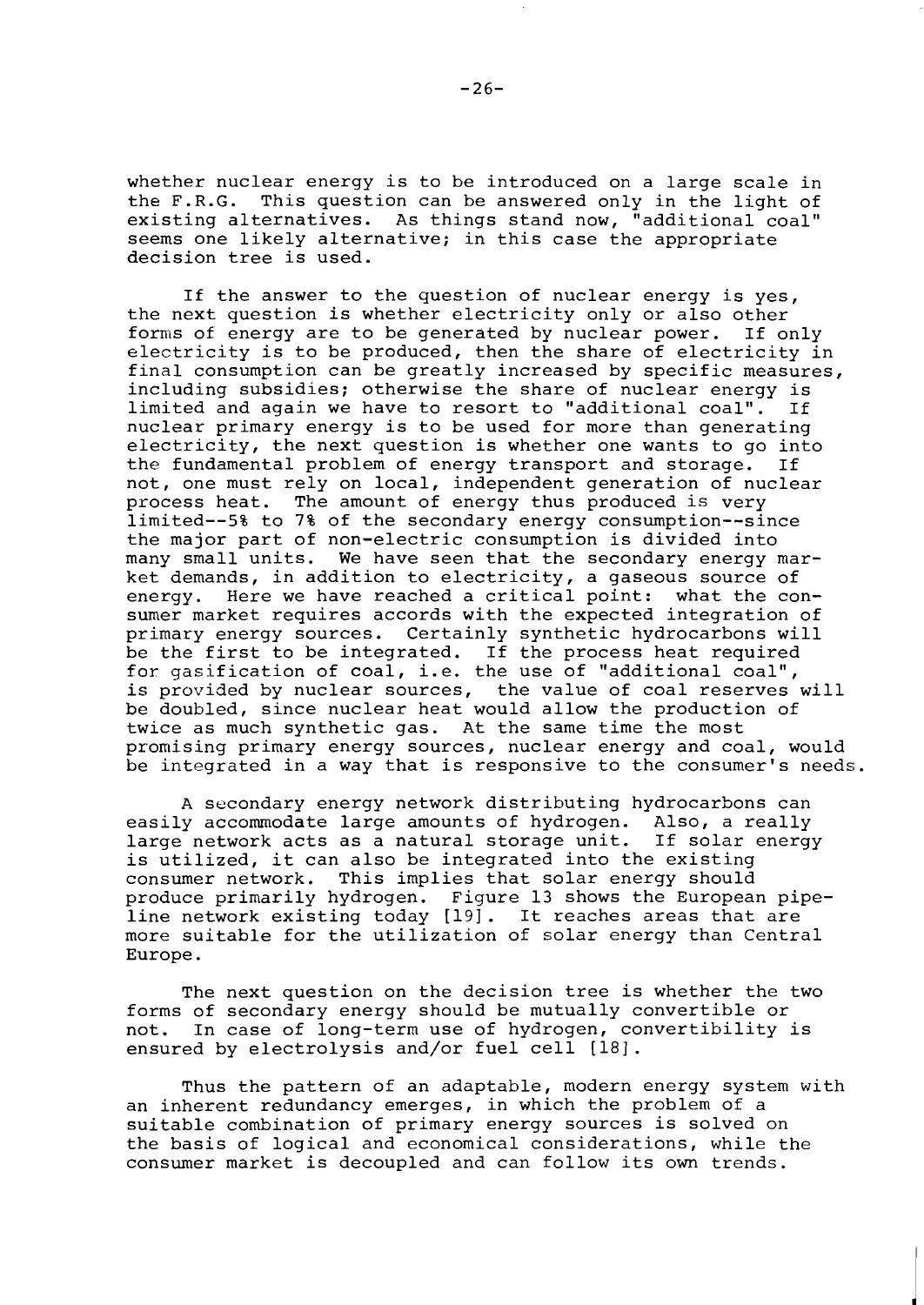

European pipeline network.<br>(Source: Reference [13]). Figure 13.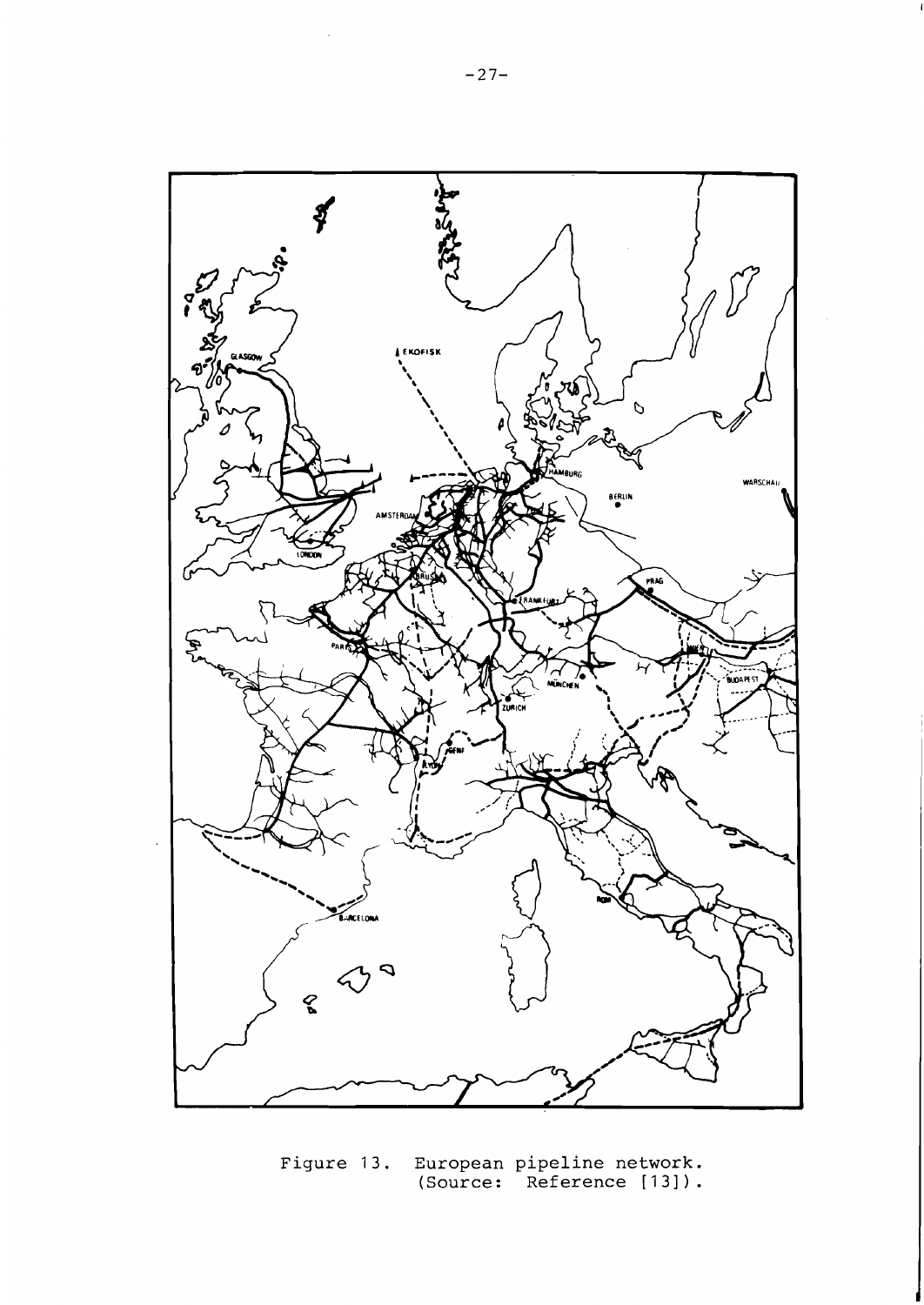### VIII. Final Remarks

1. The large-scale utilization of any primary energy source involves specific disadvantages that occur as negligible side effects when applied on a small scale but turn into decisive effects if applied on a large scale. The ensuing problem is the choice of an optimum combination of primary energy sources that is economical and whose disadvantages are tolerable.

2. In the medium term, the only alternative to nuclear energy is energy from coal. In contrast to nuclear energy, its utilization beyond today's level, i.e. on a truly large scale, leads primarily to the political and institutional problem of long-term guarantees for a minimum energy price. On this basis drastically new techniques of coal mining and coal use can be envisaged, with gasification of coal having top priority. We must clarify to what extent residual risks accompanying such a development are acceptable. Rather than being an alternative coal will function as a partner of nuclear energy. The necessity for this follows from the demand of the consumer market for a gaseous source of secondary energy.

3. At our latitude solar energy can be used initially only by way of the "solar house"; that is, it can meet only a fraction of the demand for secondary energy. Large-scale fraction of the demand for secondary energy. utilization of solar energy directly involves superregional dimensions, in particular land demand, energy storage, and<br>energy transport. Hydrogen is more suitable for solar ener energy transport. Hydrogen is more suitable for solar energy<br>than electricity. Today solar energy is still three to five Today solar energy is still three to five<br>re than nuclear energy. It will thus gain times more expensive than nuclear energy. ground--if at all--only in the long run; the time scale for the possible introduction of hydrogen as a secondary energy source accords with this fact.

4. The necessity for a long-term guaranteed and economical primary energy supply suggests that priority should be given to the prompt establishment of a modern secondary energy system, with a gaseous secondary energy source in addition to electricity. A possible long-term solution is hydrogen, since the two forms of secondary energy would be mutually convertible. This also means that secondary energy could be stored.

5. The time scale for the developments discussed here is thirty to fifty years. Considering the time required for the adaptation of the consumer market and the establishment of suitable secondary energy systems, as well as the necessary investments, the limited production factors, and the limited resources of crude oil and natural gas, we conclude that the problems ahead are not of a long-term nature, but that they really demand urgent action.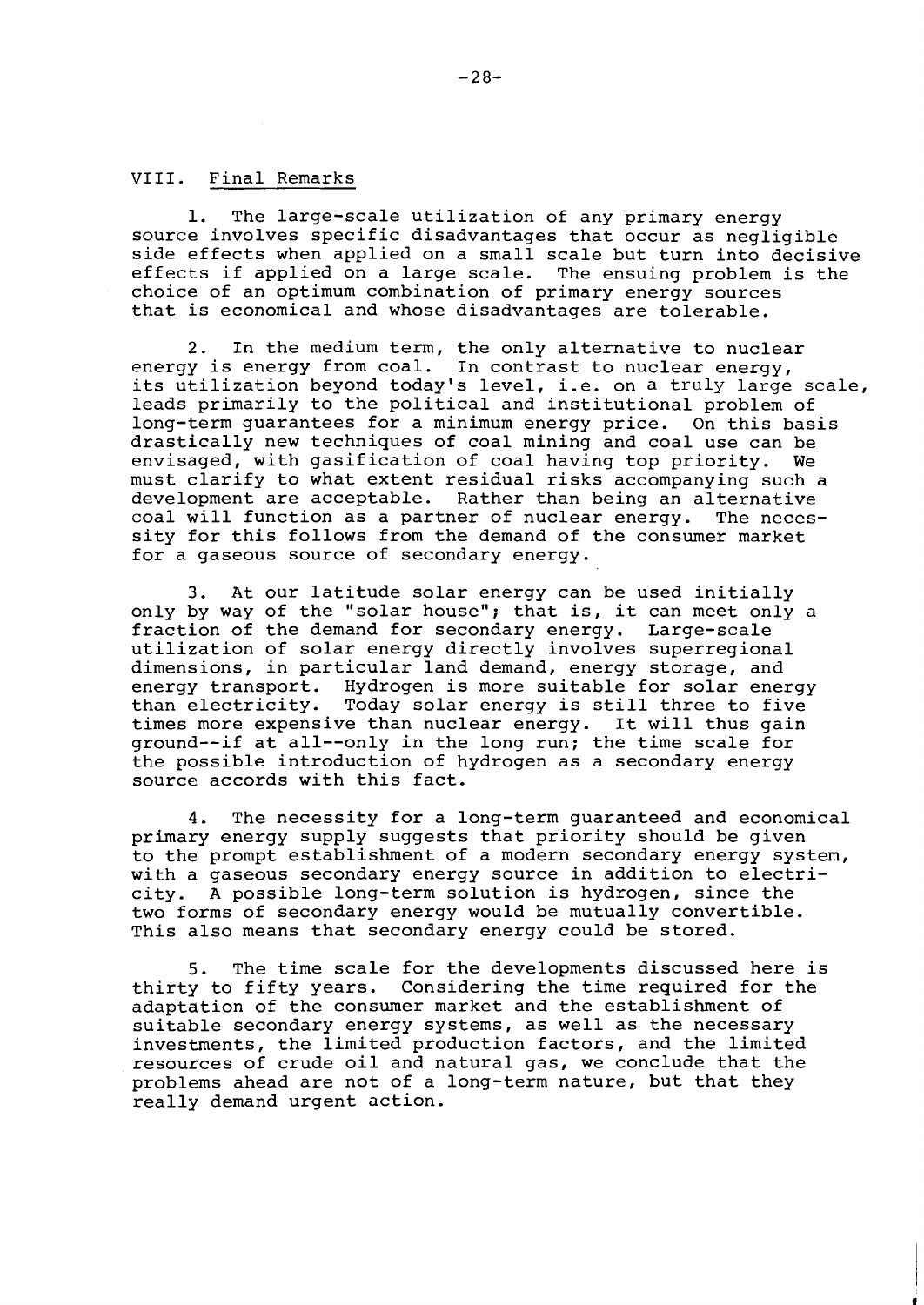## References

- [I] Goeller, H.E. et al., Eds. Survey of Energy Resources 1974. Ninth World Energy Conference, Detroit, Michigan, September 1974. World Energy Conference, London, 1974.
- [2] Häfele, W. "Energy Systems." Bulletin of the International Atomic Energy Agency, 16, 1,2; and "A Systems Approach e, W. "Energy Systems." <u>Bulletin of the Int</u><br>Atomic Energy Agency, 16, 1,2; and "A Systems<br>to Energy." <u>American Scientist</u>, <u>62</u>, 438-447.
- $\lceil 3 \rceil$ Charpentier, J.-P. "Toward a Better Understanding of Energy Consumption." In Proceedings of the IIASA Workshop on Energy Demand, Ed. W.D. Nordhaus. International Institue for Applied Systems Analysis, Laxenburg, Austria, forthcoming.
- $[4]$ Energy flow diagram for the F.R.G., 1971. Bergbauforschung GmbH, Essen, 1973.
- $[5]$ Häfele, W. and Manne, A.S. "Strategies for a Transition from Fossil to Nuclear Fuels." IIASA RR-74-7. International Institute for Applied Systems Analysis, Laxenburg, Austria, 1974. Also in Energy Policy, March 1975.
- $[6]$ Avenhaus, R., Häfele, W. and McGrath, P. "Considerations on the Large Scale Deployment of the Nuclear Fuel Cycle." IIASA RR-75-36. International Institute for Applied Systems Analysis, Laxenburg, Austria, 1975.
- $\lceil 7 \rceil$ Schlüter, A. "On the Way to a Fusion Reactor." Plenary Lecture, Second General Conference, European Physical Society, Wiesbaden, 1972.
- $[8]$ Fraas, A.P. "Conceptual Design of the Blanket and Shield Region and Related Systems for a Full Scale Toroidal Fusion Reactor." ORNL-TM-3096. Oak Ridge National Laboratory, Oak Ridge, Tennessee, May 1973.
- e, W. and Starr, C. "A Perspec<br>Fission Breeders." <u>Journal of<br>Energy Society</u>, <u>13</u>, 2, 131-139. Häfele, W. and Starr, C. "A Perspective on Fusion and  $[9]$ Fission Breeders." Journal of the British Nuclear<br>Energy Society, 13, 2, 131-139.
- Lof, George O.G., Duffie, John A. and Smith, Clayton 0.  $[10]$ "World Distribution of Solar Radiation." Report, Solar Energy Laboratory, University of Wisconsin, Madison, Wisconsin, July 1966.